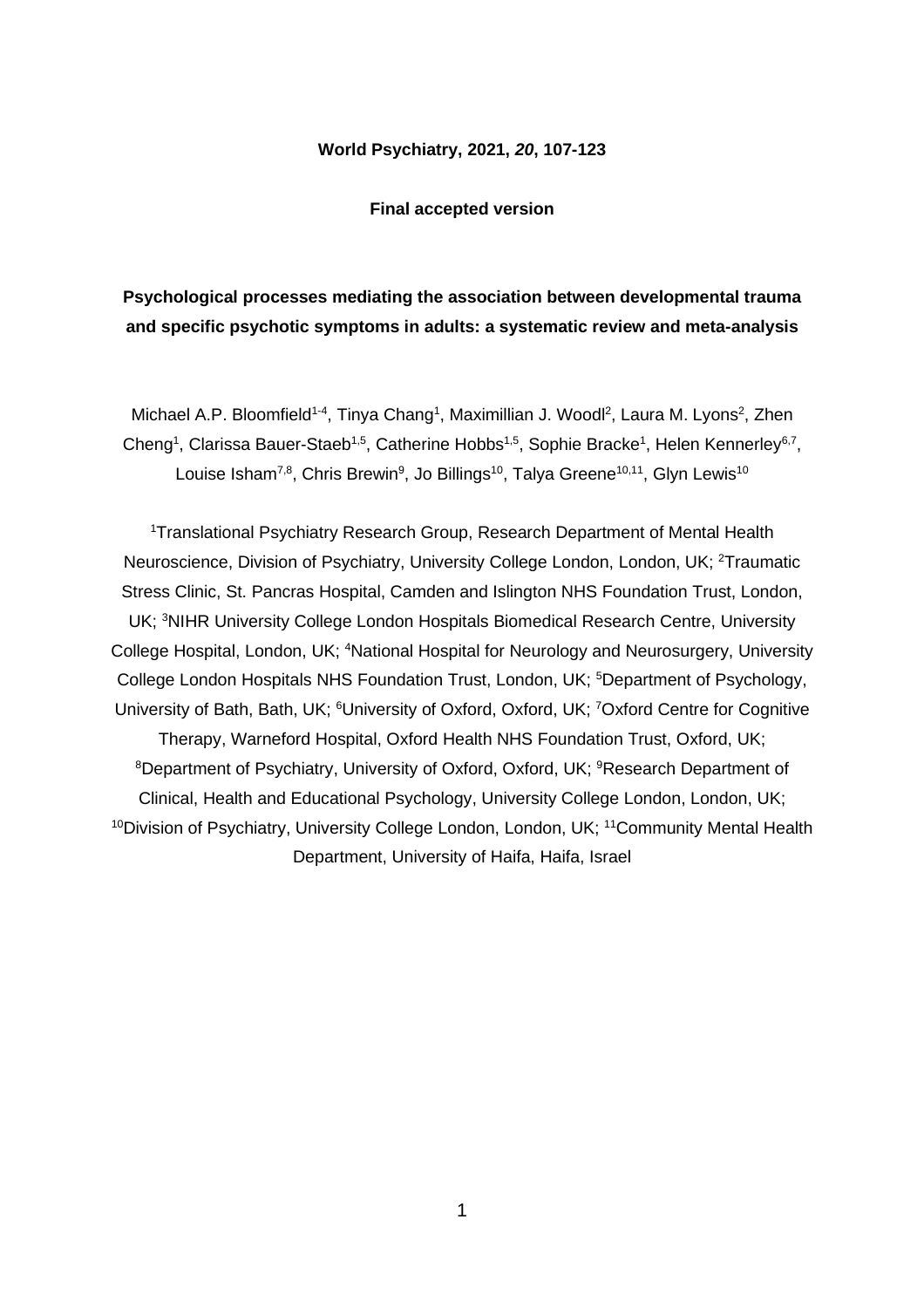Experiencing psychological trauma during childhood and/or adolescence is associated with an increased risk of psychosis in adulthood. However, we lack a clear knowledge of how developmental trauma induces vulnerability to psychotic symptoms. Understanding the psychological processes involved in this association is crucial to the development of preventive interventions and improved treatments. We sought to systematically review the literature and combine findings using meta-analytic techniques to establish the potential roles of psychological processes in the associations between developmental trauma and specific psychotic experiences (i.e., hallucinations, delusions and paranoia). Twenty-two studies met our inclusion criteria. We found mediating roles of dissociation, emotional dysregulation and post-traumatic stress disorder (PTSD) symptoms (avoidance, numbing and hyperarousal) between developmental trauma and hallucinations. There was also evidence of a mediating role of negative schemata, i.e. mental constructs of meanings, between developmental trauma and delusions as well as paranoia. Many studies to date have been of poor quality, and the field is limited by mostly cross-sectional research. Our findings suggest that there may be distinct psychological pathways from developmental trauma to psychotic phenomena in adulthood. Clinicians should ask people with psychosis about their history of developmental trauma, and screen patients with such a history for dissociation, emotional dysregulation and PTSD symptoms. Well conducted research with prospective designs, including neurocognitive assessment, is required in order to fully understand the biopsychosocial mechanisms underlying the association between developmental trauma and psychosis.

**Key words:** Developmental trauma, psychotic symptoms, childhood, adolescence, delusions, hallucinations, paranoia, post-traumatic stress disorder, dissociation, psychological processes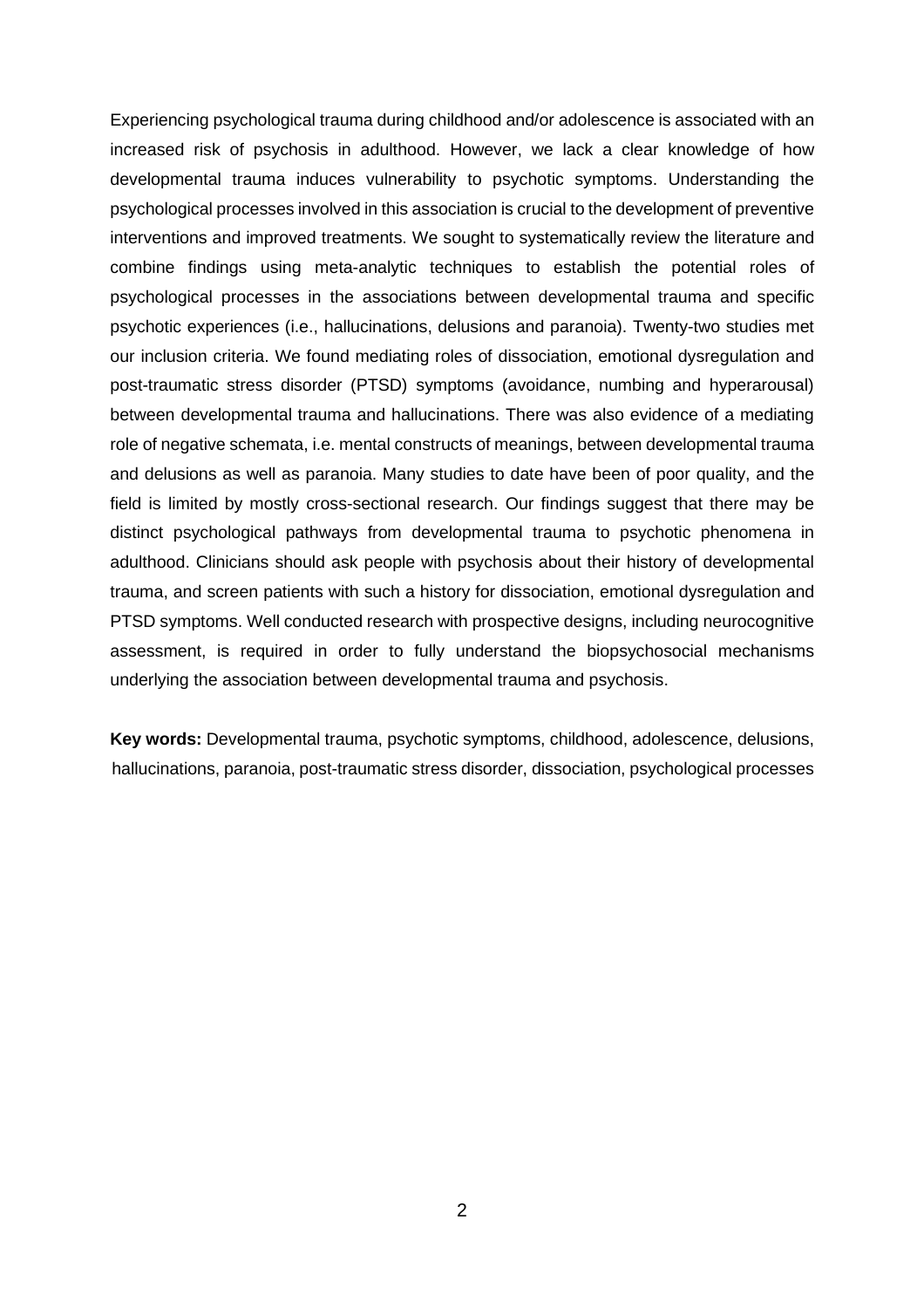Causative associations between psychologically traumatic experiences during childhood and/or adolescence – hereon referred to as "developmental trauma" (DT) – and adult psychopathology were proposed in the 19th century by Breuer and Freud<sup>1</sup>. These theories were elaborated by Ferenczi<sup>2</sup>, who suggested that childhood sexual abuse could give rise to psychotic symptoms in adults. Following these early conceptualizations, and notwithstanding unmeasured confounds, consistent observational evidence indicates that people who experience DT have a higher risk of psychosis in later life<sup>3-7</sup>.

Meta-analyses indicate that the odds of experiencing a psychotic disorder are approximately three times higher in adult survivors of DT, compared to those who have not experienced DT, with the overall population attributable risk for development of psychosis associated with DT being 33%<sup>6,8</sup>. Importantly, the association between DT and psychosis during adulthood is unlikely to be the result of reverse causality or passive gene-environment correlations<sup>9</sup>. Clinically, adult survivors of DT with psychosis have a more severe illness and are more likely to be hospitalized than people with psychosis who have not experienced DT, indicative of the urgent need to improve treatment outcomes in this population $^{10,11}$ .

There is, therefore, clear evidence that DT is associated with an increased risk and severity of psychosis, but an understanding of the processes or pathways involved is lacking. Whilst recent progress has been made in our knowledge of the biopsychosocial sequelae of  $DT^{12}$ , there remains a gap in understanding how psychotic symptoms arise following DT. This is a barrier to the development of effective secondary preventive measures for adult survivors of DT and treatments for survivors with psychosis<sup>13</sup>.

Several lines of evidence support the view that post-traumatic stress disorder (PTSD) type phenomena are associated with psychotic symptoms in adult survivors of DT with psychosis<sup>14-20</sup>. Stress-induced changes in information processing during exposure to psychological trauma may result in fragments of highly emotionally salient memories being laid down which lack temporospatial and sensory contextual data that would normally be present in non-traumatic episodic memory processing<sup>21</sup>. The re-emergence of these poorly integrated memories may underlie trauma-related hallucinations.

Additional processes that may be involved include dissociation, hyperarousal, avoidance and mood instability. Dissociation is an umbrella term used to refer to reactions including detachment (e.g., depersonalization and derealization) and compartmentalization (i.e., suppression of thoughts and emotions) $^{22}$ . Dissociation has been proposed to have an initial adaptive (defensive) role in response to traumatic experiences as part of the acute stress response<sup>23,24</sup>. However, peri-traumatic detachment is likely to interfere with encoding of material and therefore impair the quality of memory and distort meanings<sup>22</sup>. Furthermore, hyperarousal and avoidance have been proposed to increase vulnerability to psychosis through increased threat anticipation<sup>25</sup>. Mood instability may also create a mental environment

3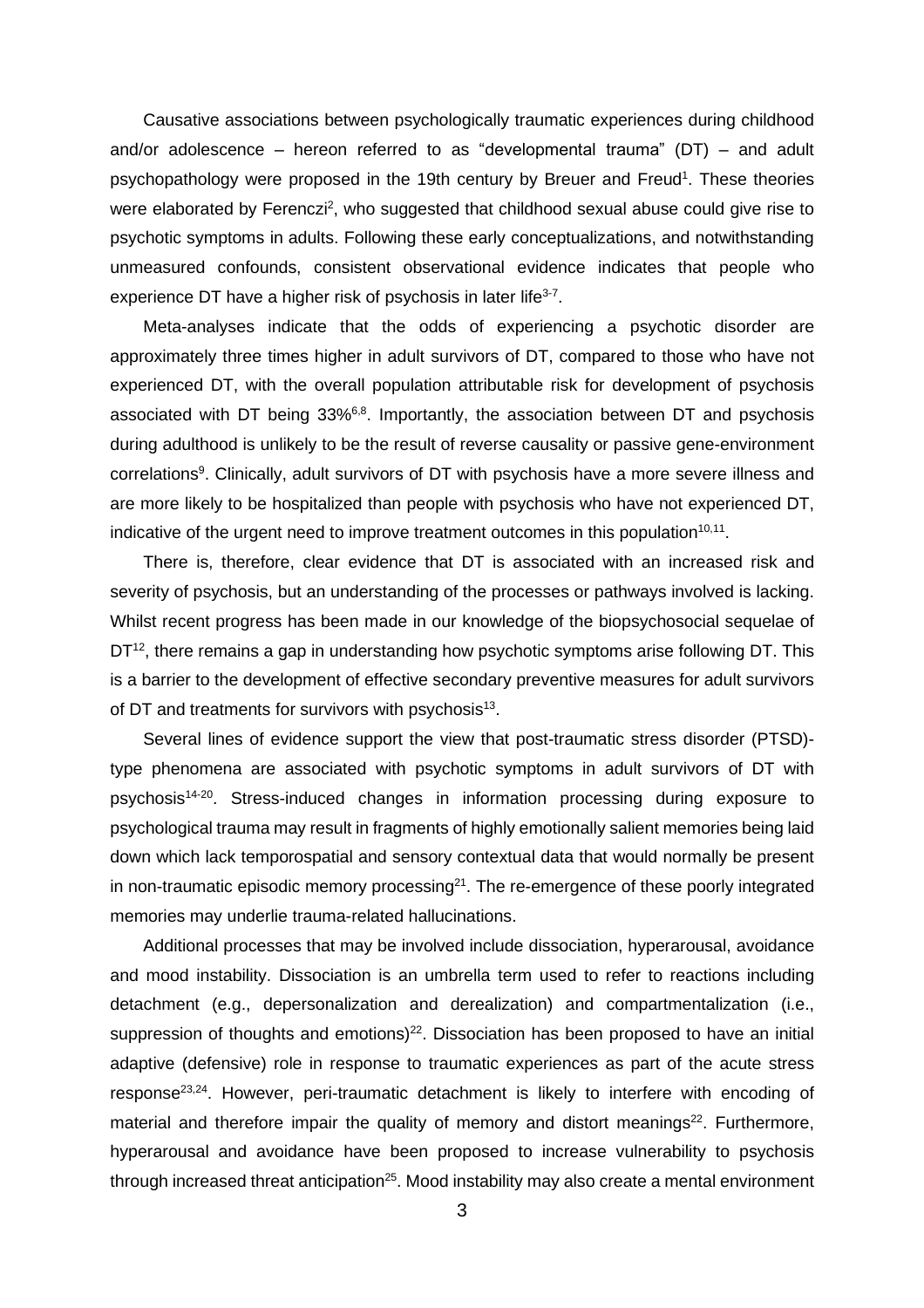in which psychotic beliefs and experiences emerge<sup>26</sup>. For example, bursts of anxiety occurring with otherwise neutral environmental stimuli may be viewed as signs of threat, prompting a search for meaning and attribution to external agents, resulting in paranoia.

There are also further factors that can complicate the processing of DT. These relate to schemata (i.e., mental constructs of meanings) learned through experiences of trauma, such as negative beliefs about the self and beliefs that the environment is dangerous and uncontrollable. They may be involved in the evolution of psychotic experiences, for example, by influencing the content of hallucinations and/or delusional beliefs<sup>27-29</sup>.

Together, these processes are likely to further result in isolation, potentially exacerbating suspicion of others and paranoid thinking through impaired social safety learning. Finally and importantly, additional complexities may arise from experiencing abuse from an attachment figure, which can be associated with difficulties in emotional regulation and interpersonal relationships<sup>30</sup>.

Most research to date has investigated the relationships between trauma and psychotic symptoms in general, rather than specific psychotic symptom domains. Understanding the psychological processes associated with specific psychotic symptoms in the context of DT has the potential to lead to improved treatments, including both psychotherapies and pharmacotherapies.

We therefore sought to systematically review studies that have investigated psychological processes in relation to DT and specific psychotic symptom domains (i.e., hallucinations, delusions and paranoia) in adults. We also combined sets of findings using meta-analytic techniques in order to further contribute to this state-of-art review by indicating whether the psychological processes investigated are statistically significant across studies and quantifying the magnitude of their effects.

### **METHODS**

This systematic review and meta-analysis was pre-registered on PROSPERO (registration no. CRD42018112883).

## **Inclusion criteria and search strategies**

We included studies investigating the role of psychological processes potentially underlying the association between DT and specific psychotic symptom domains in adulthood. We included all types of clinical and community samples. We defined DT to comprise loss of a parent, childhood maltreatment and victimization (including sexual, physical and emotional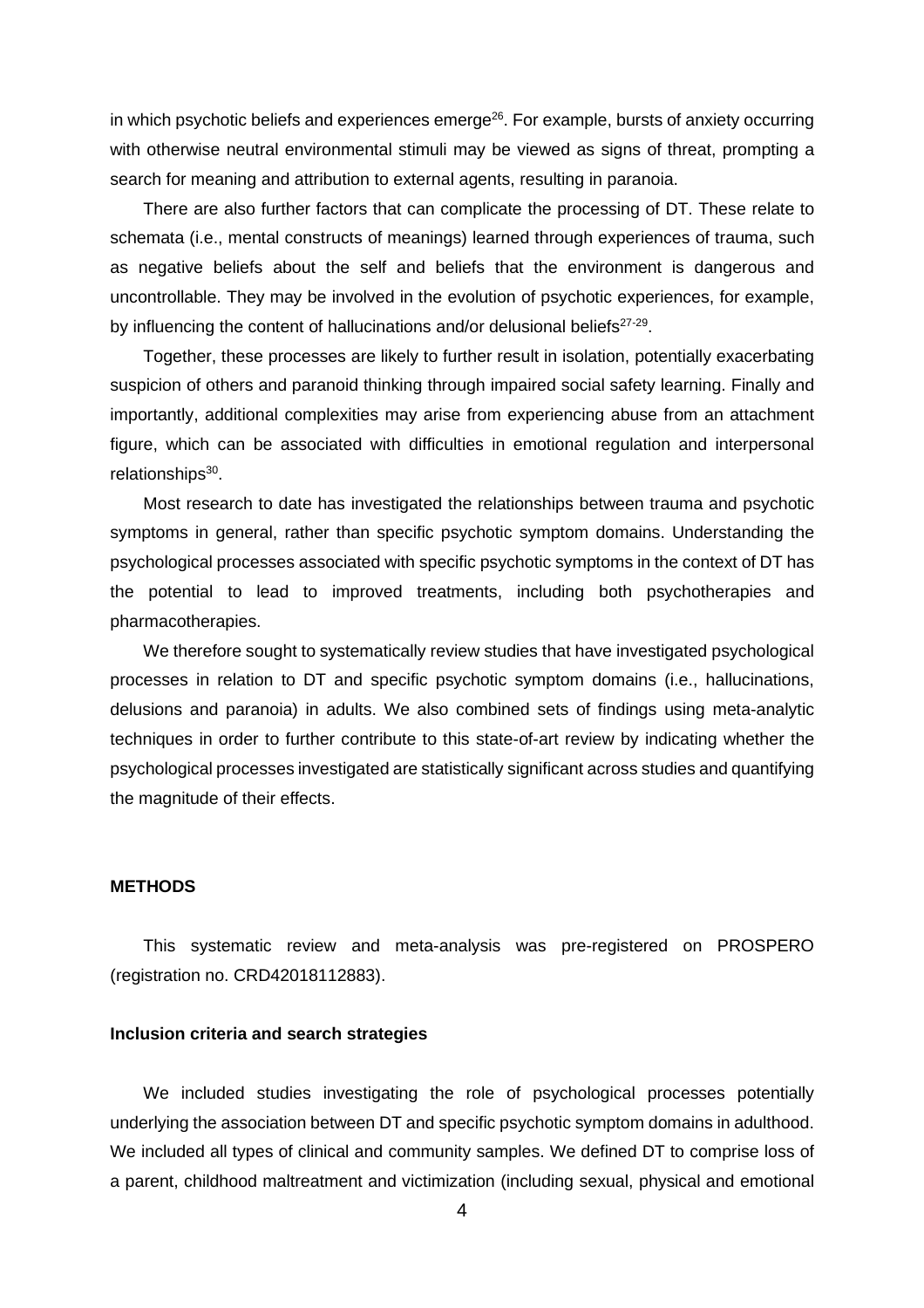abuse, and bullying) and neglect. We excluded studies if they: a) did not measure specific psychotic symptoms and/or experiences, but examined psychotic symptoms as a whole (e.g., total score on a measure of psychotic symptoms such as the Positive and Negative Syndrome Scale, PANSS); b) did not differentiate between trauma experienced in childhood and adulthood; c) solely examined neurobiological processes with no measure of psychological processes, or d) were not available in English.

We systematically searched PubMed, Web of Science and PsycINFO. We used search terms that were related to psychosis (e.g., "psychosis" and "schizophreni\*") to identify studies investigating psychotic experiences in clinical, at-risk and non-clinical populations. We used search terms including "hallucinat\*", "delusion\*", "paranoi\*" and "negative" to identify studies of specific psychotic symptoms. We used terms including "physical abuse", "emotional abuse", "psychological abuse", "sexual abuse", "neglect", "molest\*", "bullied" and "bully\*" to identify studies of DT. We used terms including "mechanism", "mediat\*", "process\*", and "model" to identify studies examining potential mechanisms between DT and psychosis. No restrictions were placed on date of publications. The reference lists of suitable papers obtained from this search were hand-searched to identify further relevant studies.

After piloting the search and data extraction tool, the final search was conducted on August 26, 2020. Each stage of data screening and extraction was completed by two independent reviewers, and discrepancies were resolved with a third reviewer.

#### **Quality assessment and strength of evidence**

We used the Newcastle-Ottawa quality assessment scale to assess methodological quality and risk of bias<sup>31</sup>. In brief, each study is rated on three broad criteria: selection of the study groups; comparability of the groups; and the ascertainment of the exposure or outcome of interest. A score of 7 or more for case-control and cohort studies, and of 6 or more for crosssectional studies, is indicative of "good" quality and bias control. Two reviewers independently applied the tool, and discrepancies were resolved through discussion with a third reviewer. As this is an under-researched area, all studies were included regardless of quality rating.

The Oxford Centre for Evidence-based Medicine – Levels of Evidence guideline was used to assign a level of evidence to each study, to facilitate the development of overall clinical recommendations<sup>32</sup>. This tool provides a hierarchy of study designs from 1 to 5, whereby a lower number indicates a higher level of evidence.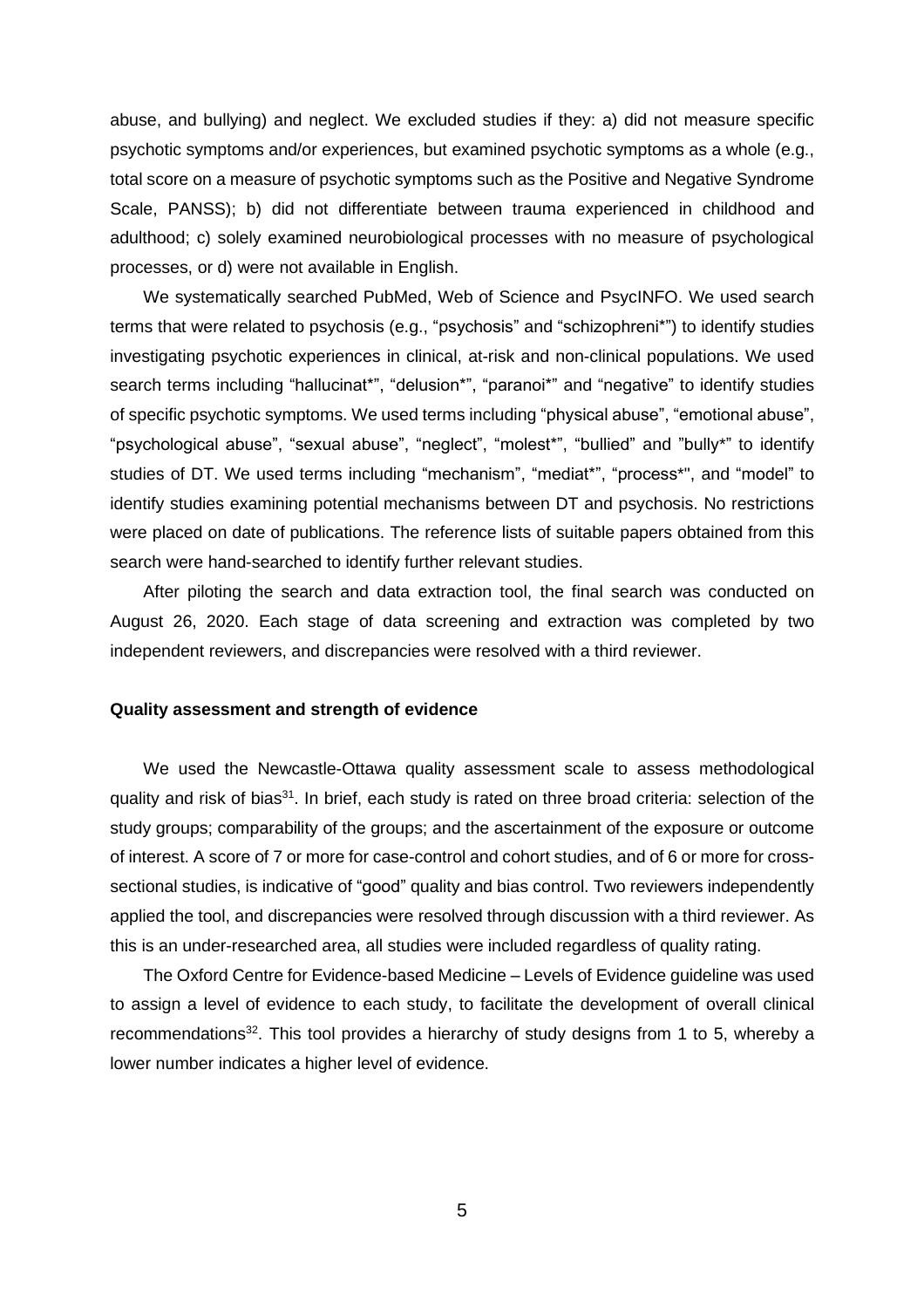## **Meta-analyses**

Where three or more studies investigating the same psychological mediating process for the same psychotic experience and/or symptom were available, we sought to combine sets of findings using meta-analytic techniques. Meta-analyses were performed using the 'metan' command in Stata (version 15), which employs a random effects model.

The effect size for each study was estimated by calculating Cohen's d and 95% confidence intervals (CIs). Studies reporting effect sizes which cannot be converted to Cohen's d were excluded from the meta-analysis. Pooled effect sizes were weighted based on the sizes of CIs. We tested heterogeneity by examining χ <sup>2</sup> and I <sup>2</sup> statistics**.** Jack-knife sensitivity analyses were performed by individually removing each study and re-running the meta-analyses.

## **RESULTS**

### **Systematic review**

## *Study characteristics*

We identified 22 studies investigating psychological phenomena associated with DT and psychotic symptom domains, published between 2011 and 2020. Every study assessed DT retrospectively during adulthood based on self-report, and all but one<sup>33</sup> were mediation studies. Details of the selection process are presented in our PRISMA flow chart in Figure 1.

The 22 studies included 24,793 participants in total, of which 1,639 were from clinical and 23,154 from non-clinical samples (see Table 1). Clinical populations included patients diagnosed with schizophrenia, schizoaffective disorder, psychotic disorder, bipolar disorder, depression, relapsing psychosis, first episode psychosis, and those categorized as at ultrahigh risk for developing psychosis as well as voice-hearers with a psychosis-related diagnosis.

Of the included papers, one was a cohort study, seven were case-control studies, and fourteen were cross-sectional studies. Ten studies used clinical interviews along with selfreport questionnaires<sup>26,33,36,43-45,47,48,52,53</sup>, one used a signal detection task to assess hallucination proneness<sup>52</sup>, and one used a virtual reality scenario to assess paranoia<sup>46</sup>.

## *Quality and strength of evidence appraisal*

A detailed description of the methodological quality of the studies as measured on the Newcastle Ottawa Scale is presented in Table 2. Amongst studies which met the criteria for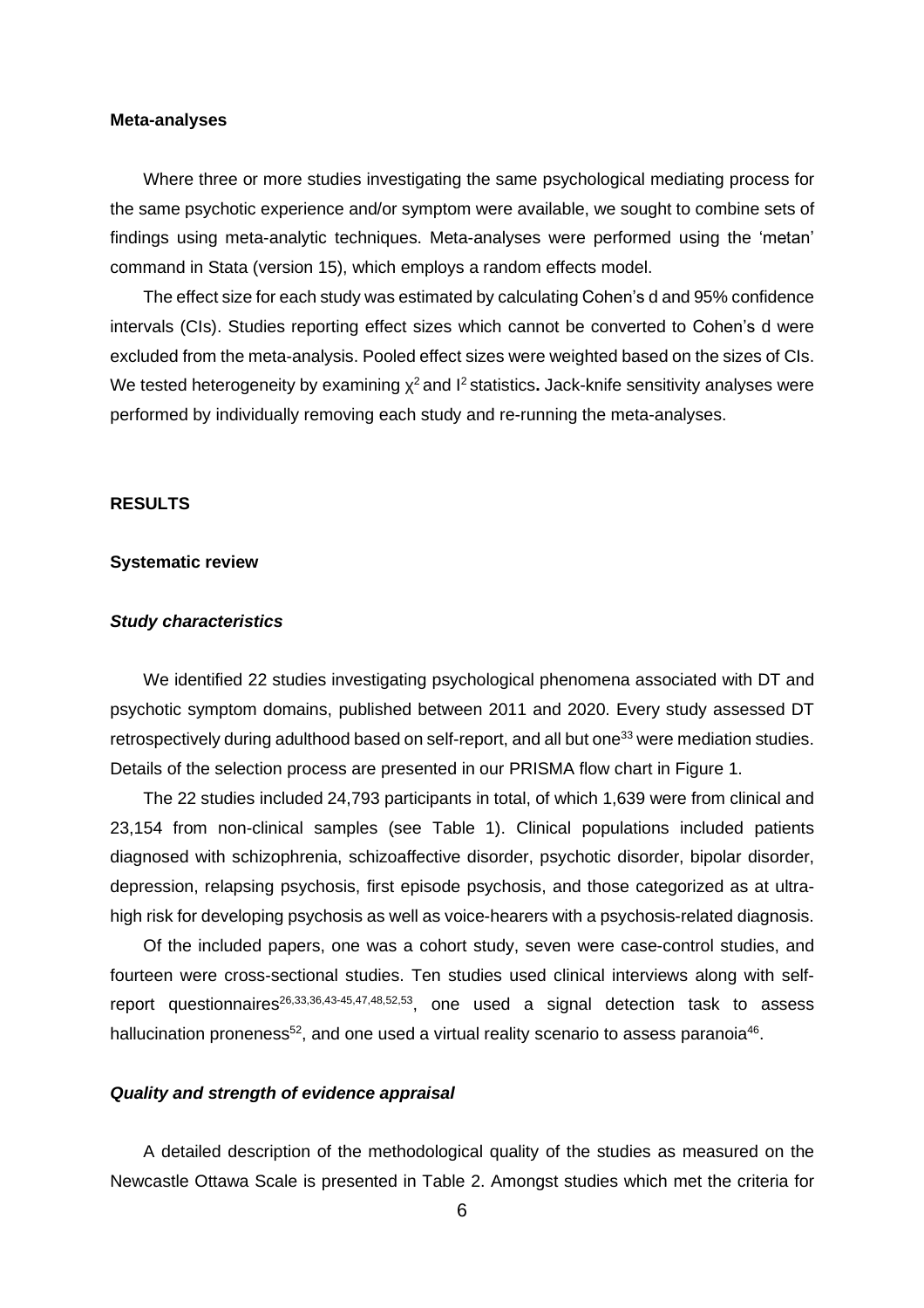"good" quality, there are two case-control studies<sup>34,52</sup>, one cohort study<sup>47</sup>, and two crosssectional studies33,43.

In terms of level of evidence, the included studies ranged from levels 2a to 3b. Two studies had the highest level of evidence. The first was a prospective study with good follow-up rates at three months (84.7%), that included a clinical sample recruited from mental health outpatient clinics and used validated clinical interviews $^{47}$ . The second analyzed data from 2000 and 2007 UK national surveys of psychiatric morbidity, which included an 18-month follow up of a subsample of the 2000 survey, and used validated clinician-rated and self-report measures<sup>26</sup>. Only one of those two studies was rated as "good" quality using our criteria for quality assessment $^{47}$ .

We identified several methodological limitations of the included studies. While four of them were prospective<sup>26,43,44,47</sup>, all but one of these made assessments at single time points and therefore provided cross-sectional data. The remaining studies were all retrospective and made assessments only at one time point. Furthermore, all studies except one<sup>47</sup> had poor follow-up rates. Although all studies utilized validated psychometric instruments, more than half relied on self-report measures only. In addition, several studies used methods of recruitment which may limit generalizability: three recruited non-clinical samples using snowballing<sup>40,41,53</sup>, three enrolled clinical samples through case managers<sup>36,40,41</sup>, and three used convenience sampling including, for example, advertisements in clinics<sup>35,36,39</sup>.

We categorized studies into higher-order groupings to allow examination of the role of different psychological processes in the associations between psychotic symptoms and DT. Based on our search, we used the following groupings: dissociation, PTSD symptomatology, schemata and belief systems, obsessive-compulsive phenomena, emotional dysregulation, attachment and social cognition. Results of studies were then further subdivided into the different psychotic experiences examined, namely hallucinations, delusions and paranoia. A visual overview of the findings can be found in Figure 2.

## *Statistical approaches used*

Details of the statistical methods used in the studies are provided in Table 1. Ten studies used mediation analyses<sup>34,35,37,38,42,48-50,52,53</sup>, one used directed acyclic graphs<sup>33</sup>, three studies adopted path models<sup>40,41,46</sup>, four used regression models<sup>26,39,43,45</sup>, and one applied a network analysis<sup>44</sup>. Of these, only six<sup>35,39,43,45,50,53</sup> accounted for potential confounders in their analyses.

## *Dissociation*

There was converging evidence, also from high-quality studies, that dissociative processes mediate the relationship between childhood trauma and hallucinations during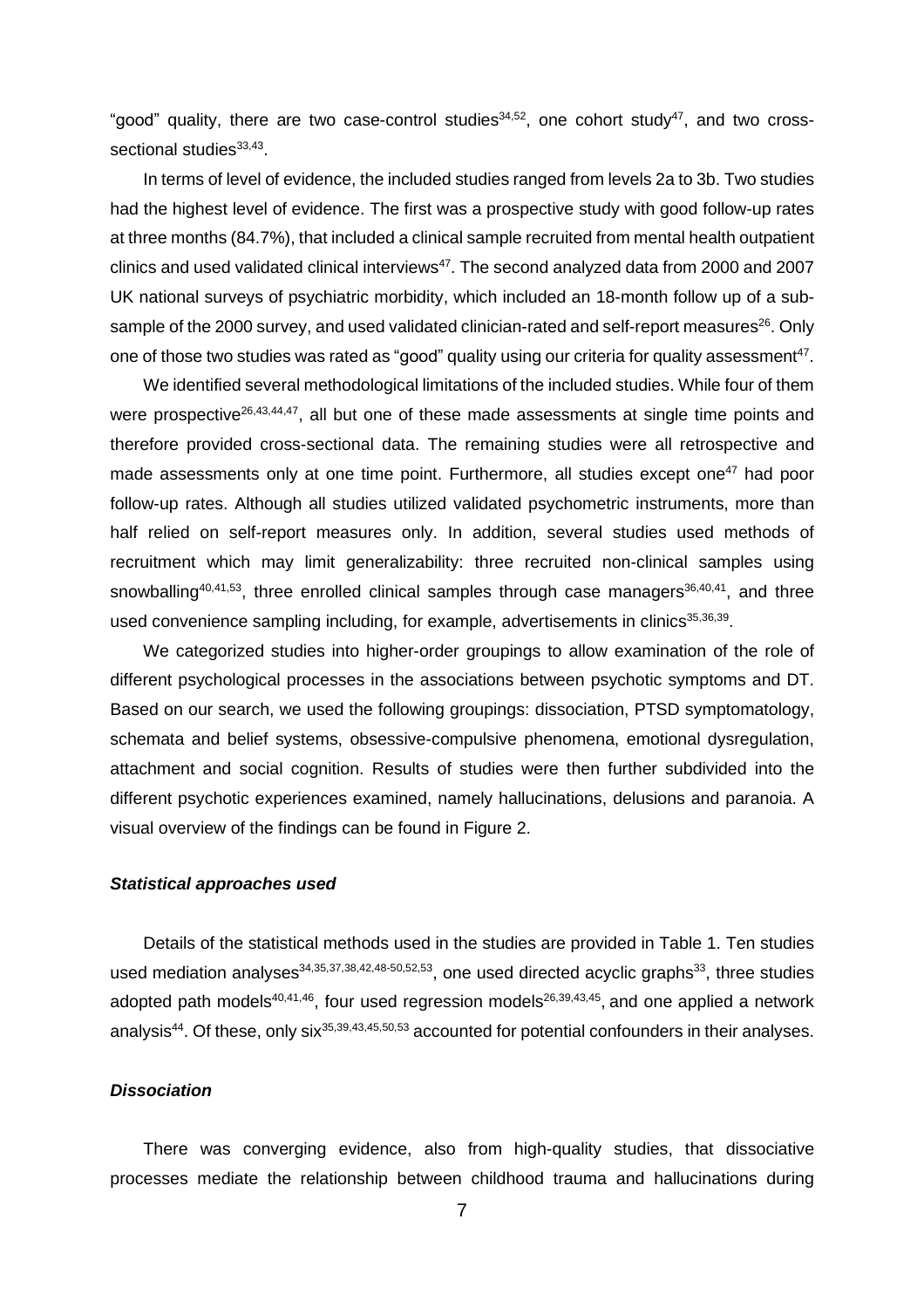adulthood<sup>37,42,43,47,48,52</sup>. This finding was consistent across clinical<sup>43,47,48,52</sup> and non-clinical<sup>37,42</sup> samples. One high-quality study<sup>43</sup> looked at types of dissociative phenomena, highlighting depersonalization and derealization as particularly important, rather than dissociative amnesia, or absorption and imaginative involvement. This study was conducted as part of a larger longitudinal study which assessed symptoms at baseline and at 3-, 6-, 12-, and 24-month follow-ups. However, results were reported from the 3-month follow-up only, and follow-up rates and results for other sessions were not presented. When looking at specific DT experiences, there was evidence from clinical and non-clinical samples that dissociation mediated the relationship between childhood sexual abuse and auditory hallucinations in adulthood<sup>42,43,52</sup>.

In terms of delusions, a high-quality prospective cohort study<sup>47</sup> with good follow-up rates found evidence of a dose-response relationship between DT and delusions in adulthood, and dissociation partially mediated this relationship. However, whilst other studies reported associations between DT, delusions and dissociation, mediating effects were not observed $^{43,48}$ . We did not identify studies that investigated the relationship between dissociation and paranoia.

## *PTSD symptoms*

There was evidence from two studies that PTSD symptoms mediated the association between childhood sexual abuse and auditory hallucinations in adulthood<sup>43,45</sup>. One study used data collected as part of the 2007 UK national survey of psychiatric morbidity<sup>45</sup>, while the other used data collected as part of a larger longitudinal study<sup>43</sup>. Avoidance, numbing and hyperarousal were found to mediate this association, but not intrusive trauma memories<sup>43</sup>.

Other studies investigated experiential avoidance and external misattribution (a form of source monitoring error where internal sensations or thoughts are attributed to an external source, i.e. something seen or heard), although they had methodological limitations. Experiential avoidance partially mediated the relationship between sexual abuse and hallucinations<sup>40,41</sup>. The role of external misattribution of post-traumatic intrusive memories, such as flashbacks, in the relationship between DT and hallucinations in adulthood was observed in one study<sup>36</sup>. Adults with psychosis who had experienced DT did not show greater external misattribution than those without a DT experience, or healthy controls without trauma<sup>36</sup>.

#### *Emotional dysregulation and affect*

Nine studies examined the potential mediating role of variables associated with emotional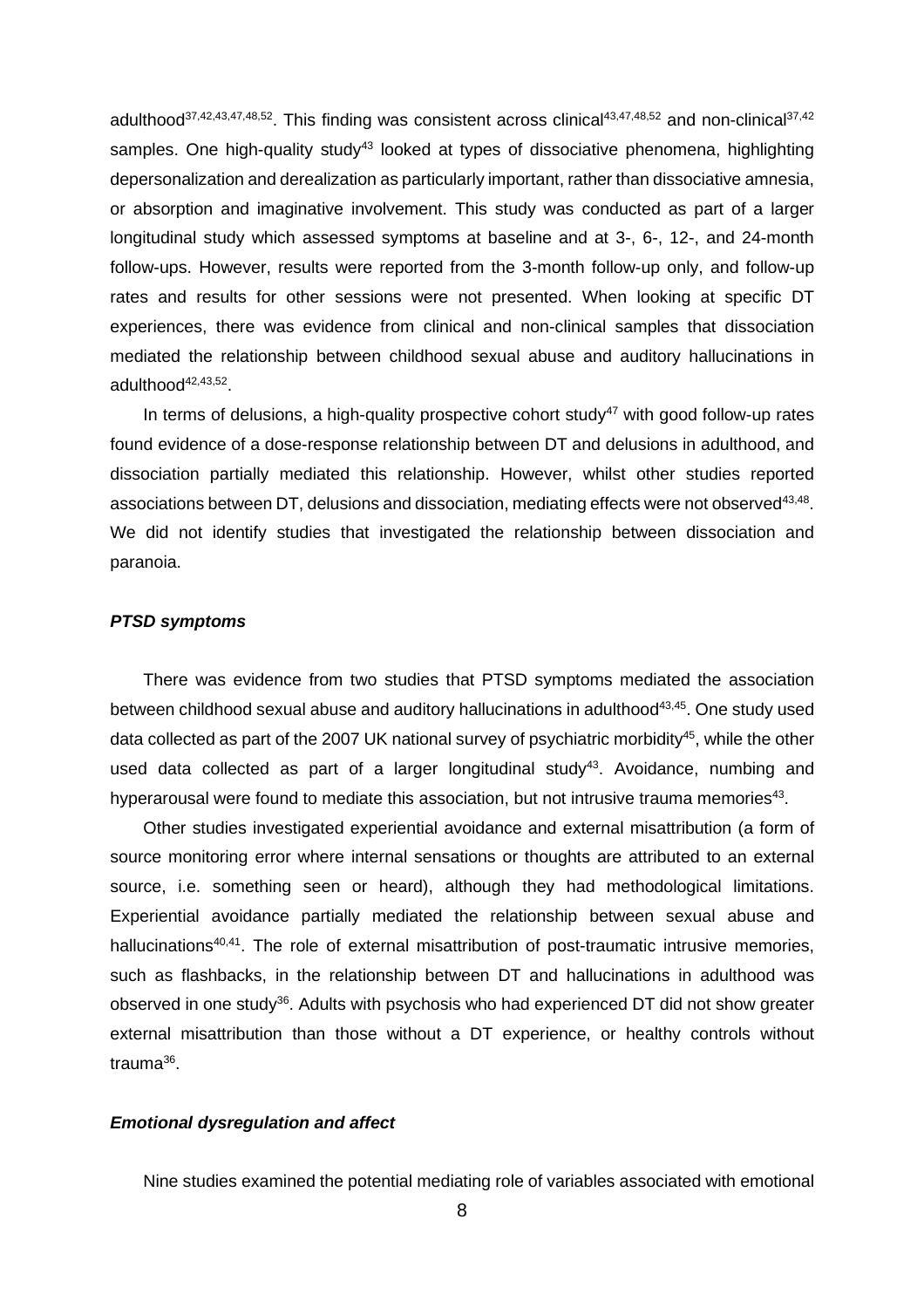dysregulation<sup>26,33,35,39,43-45,50,51</sup>, two of which used data from the same sample<sup>26,33</sup>. There was evidence, also from one high-quality study, that emotional symptoms including anxiety and depression mediated the association between DT experiences and hallucinations in adulthood<sup>33,44,51</sup>, although this was not found in all studies<sup>45,50</sup>. In one study, there was an indirect effect of DT severity on voice-related distress through negative voice content<sup>50</sup>.

The role of mood instability on auditory hallucinations specifically has also been investigated. One study<sup>26</sup> analyzed data collected from 2000 and 2007 UK national surveys of psychiatric morbidity. Mood instability was significantly predictive of hallucinations following childhood sexual abuse, and mediated a quarter of the association between childhood sexual abuse and auditory hallucinations in adulthood.

In terms of delusions, an affective pathway between childhood trauma and psychotic symptoms during adulthood was identified by a prospective study using a network analysis, and anxiety was the most significant mediator between childhood sexual abuse and delusions during adulthood, although follow-up rates were not given<sup>44</sup>.

Two studies, one in a clinical<sup>44</sup> and the other in a sub-clinical sample<sup>39</sup>, found that anxiety mediated the relationship between DT and paranoia later in life. These effects may be specific to adult-to-child maltreatment, as anxiety did not mediate the relationship between peer bullying and paranoia in a separate study, which was limited by its convenience sampling of undergraduate students<sup>35</sup>. Nonetheless, depression (and negative self-beliefs) did mediate specifically between experiences of indirect aggression in childhood and adulthood paranoia $^{35}$ . Evidence for the mediating role of depression between DT and paranoia has also been found by some other high-quality studies<sup>39,43,51</sup>. A recent study analyzing data from the 2000 and 2007 UK national surveys of psychiatric morbidity, using a Bayesian directed acyclic graph model, found no support for the mediating roles of depression, as well as anxiety or sleep disturbance, in the relationship between bullying victimization and persecutory ideation during adulthood, suggesting instead that these lie causally downstream from persecutory ideation<sup>33</sup>. A potential role for mood instability was found in another study for the association between childhood sexual abuse and adulthood persecutory ideation<sup>26</sup>. Taken together, these studies suggest that depression, anxiety and mood instability may be associated with increased risk of paranoia following certain types of DT.

## *Schemata, beliefs and metacognitive beliefs*

A schema is a dynamic constellation of cognitions, feelings and motivations. In terms of delusions, there was evidence from one high-quality study<sup>43</sup> that the relationship between childhood emotional abuse and delusions in adulthood was mediated by negative otherbeliefs, rather than negative self-beliefs. There was high-quality evidence that negative self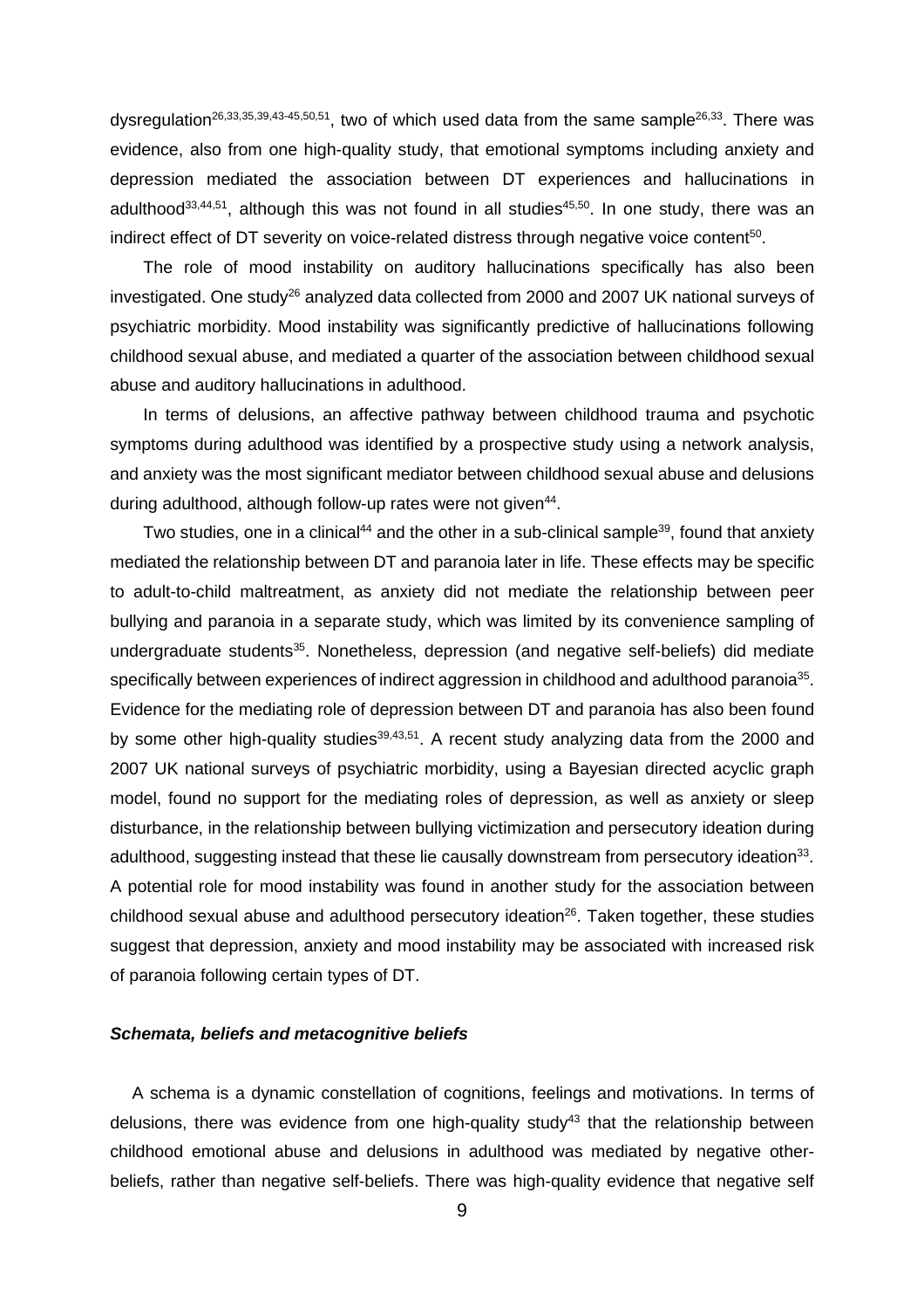and other schemata mediate the association between DT, particularly emotional abuse and neglect, and paranoia in adulthood<sup>34,43,53</sup>. There was lower-quality evidence for a role of beliefs in a "just world" in the development of paranoia $^{53}$ .

In a non-clinical sample, abandonment schema mediated the relationship between childhood emotional abuse and auditory hallucinations in adulthood<sup>37</sup>. In the same study, subjugation and vulnerability schemata were involved in the association of emotional and sexual abuse with auditory hallucinations, although this was accounted for by dissociation<sup>37</sup>.

Metacognitive beliefs, including those about the uncontrollability and danger of thoughts, as well as measures of cognitive confidence, need for control, and cognitive self-consciousness have also been investigated. When combined with subsequent stressors, these negative metacognitive beliefs partially mediated the relationship between DT and hallucinations<sup>41</sup>. However, these studies were of lower quality. We did not identify studies that investigated the relationship between metacognitive beliefs and paranoia.

### *Obsessive-compulsive spectrum phenomena*

Data collected by the 2007 UK national survey of psychiatric morbidity were used to investigate the relationship between childhood sexual abuse, obsessive-compulsive symptoms and auditory verbal hallucinations. In this study, compulsions, but not obsessions, partially mediated the relationship between childhood sexual abuse and auditory verbal hallucinations in adulthood<sup>45</sup>. Paranoia and delusions in adulthood were not investigated as outcomes in this study, nor in any of the other studies.

#### *Attachment and social processes*

There was some evidence that disrupted attachment plays a mediating role in the relationship between childhood trauma and psychotic experiences during adulthood<sup>37,49,51</sup>, although these studies were not rated as high-quality. Anxious attachment has been associated with higher severity and distress related to auditory hallucinations<sup>49</sup>. Furthermore, abandonment schema, arguably related to early attachment, mediated the relationship between emotional abuse and auditory hallucination proneness in adulthood<sup>37</sup>.

There was some evidence of specificity in the mediating role of attachment styles in the relationship between trauma types and hallucinations. For example, anxious attachment partially mediated the relationship between childhood sexual abuse and adulthood hallucinations, whereas avoidant attachment mediated the relationship between being held captive or threatened with a weapon during development and adulthood hallucinations $51$ . However, when the statistical model included measurements of depression, the mediating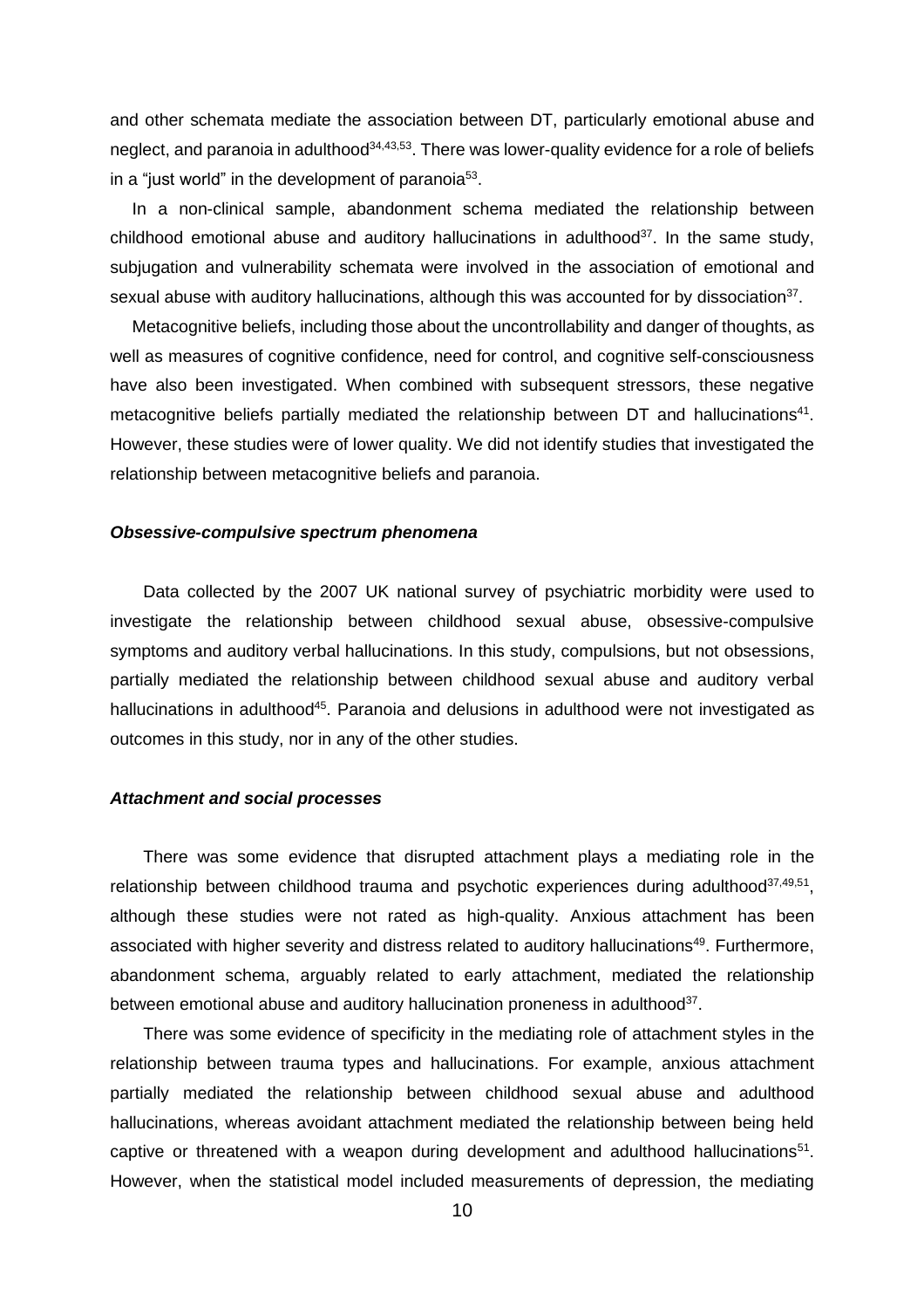effects of anxious and avoidant attachment were significantly reduced, and the effect of anxious attachment on the association between childhood sexual abuse and hallucinations in adulthood was no longer significant.

Avoidant and anxious attachment mediated the association between a range of DTs and adulthood paranoia<sup>51</sup>. The strongest association was found for anxious and avoidant attachment as a mediator between childhood neglect and paranoia in adulthood. These findings have also been extended to bullying, whereby bullying severity was significantly associated with paranoid ideation in later life, and this association was mediated by interpersonal sensitivity<sup>46</sup>.

A more recent study with a non-clinical sample failed to find support for the rejection sensitivity model in the association between bullying and paranoid thinking in adulthood, instead finding that negative self-beliefs and depression mediated between childhood bullying experiences, specifically of indirect aggression, and adulthood paranoid thinking<sup>35</sup>. This study also found negative other-beliefs to mediate between direct verbal aggression in childhood and adulthood paranoid thinking.

#### **Meta-analysis**

We meta-analyzed the role of the following mediating relationships where three or more studies were available: dissociation and hallucinations<sup>37,42,47,48,52</sup>, negative other-beliefs and paranoia<sup>35,39,53</sup>, and emotional dysregulation and hallucinations<sup>26,33,45,50</sup>. Although five studies investigated the mediating role between PTSD symptomatology and hallucinations<sup>36,39,41,43,45</sup>, effect sizes of individual mediators could not be extracted from two of the studies $36,41$ .

Due to the low number of publications, we included studies in our meta-analysis regardless of quality or risk of bias. A visual overview of the findings can be found in Figure 3.

#### *Dissociation and hallucinations*

All five studies investigating dissociation as a mediator of psychosis found that it positively predicted hallucinations following DT<sup>37,42,47,48,52</sup>. One high-quality study was excluded from the meta-analysis due to its reporting of effect sizes as incidence rate ratios, which could not be directly converted to Cohen's d based on information provided<sup>47</sup>.

Meta-analysis indicated that dissociation is a statistically significant mediator of the relationship between DT and hallucinations in adulthood (pooled Cohen's d=0.35; pooled 95% CI: 0.25-0.45, see Figure 4). There was high heterogeneity between studies ( $I^2$ =71.8%). Sensitivity analysis revealed that no study significantly affected the pooled effect size.

11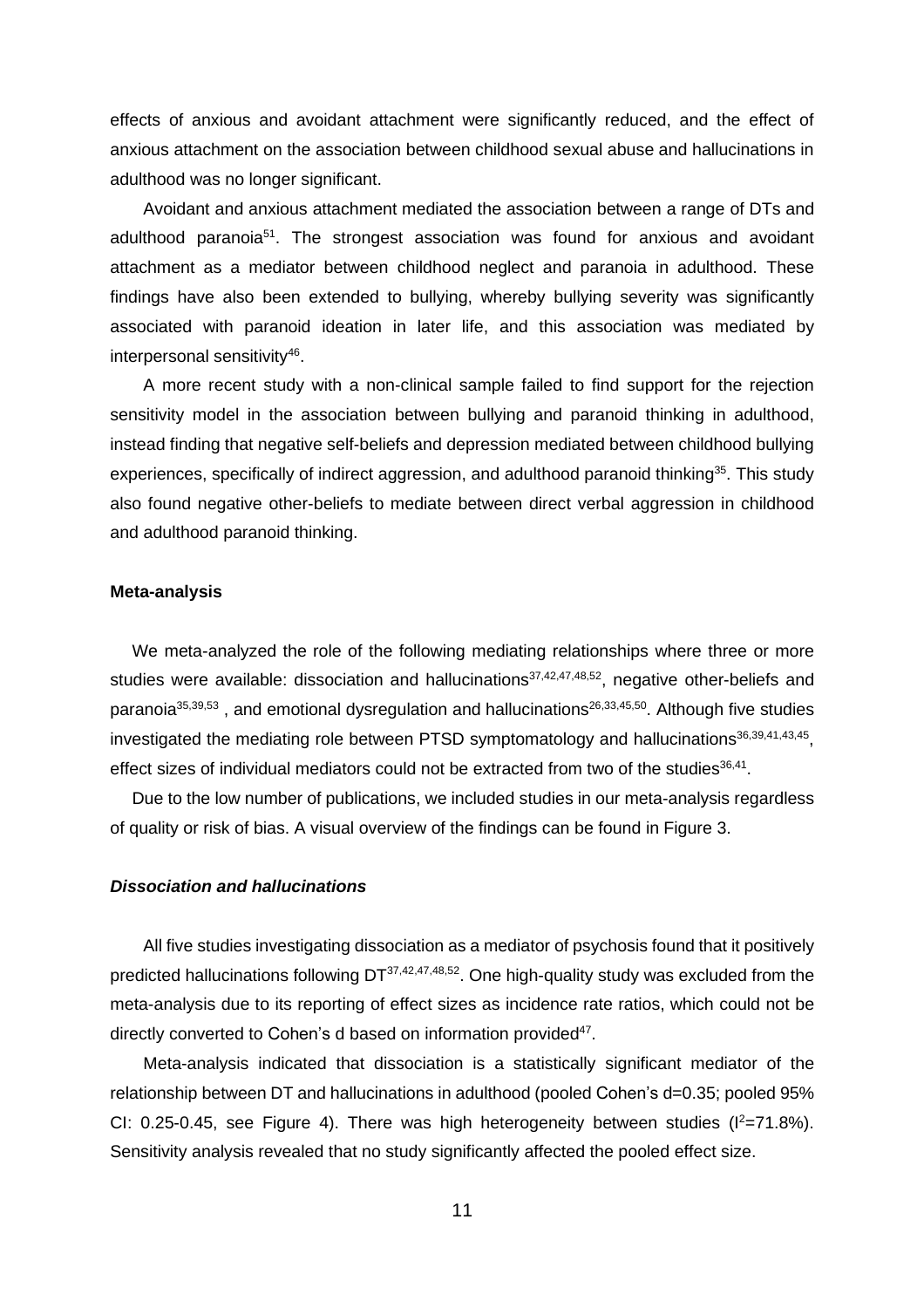#### *Schemata, beliefs and paranoia*

Among the three studies included in the meta-analysis<sup>35,39,53</sup>, two reported findings that negative other-beliefs mediate the association between DT and paranoid ideation in adulthood<sup>35,53</sup>. Although one other high-quality study included in the systematic review<sup>34</sup> also supported the mediating role of negative schemata between childhood mistreatment and adulthood paranoia, it was excluded from meta-analysis due to its focus on self schemata rather than schemata about others.

Meta-analysis indicated that negative other-beliefs are not a statistically significant mediator between DT and paranoia in adulthood (pooled Cohen's d=0.02; pooled 95% CI: -0.04 to 0.09, see Figure 5), with relatively low heterogeneity between studies ( $l^2=48.1\%$ ).

#### *Emotional dysregulation and hallucinations*

Four studies investigated the mediating role of emotional dysregulation in the development of hallucinations following DT exposure. Findings that mood instability mediated the development of auditory hallucinations were reported in two studies<sup>26,33</sup>. One of these studies was excluded from the meta-analysis due to employing directed acyclic graphs which estimated causal relationships in a form which could not be converted into Cohen's d effect size<sup>33</sup>. Two other studies found that depression had no mediating role between DT and auditory verbal hallucinations or voice-related distress in adulthood<sup>45,50</sup>.

Meta-analysis indicated that emotional dysregulation is a statistically significant mediator between developmental trauma and auditory hallucinations in adulthood (pooled Cohen's d=0.06; pooled 95% CI: 0.02-0.10, see Figure 6). However, there was high heterogeneity between studies ( $1^2$ =85.8%). One study<sup>45</sup> had a substantially larger sample size (N=5,788) and smaller 95% CI than others and was assigned a weight of 84.53%. As a result, the pooled effect size was almost equal to that reported from this study. Sensitivity analysis revealed that one study affected the pooled effect size significantly<sup>26</sup>. Its removal altered the pooled effect size to become non-significant (pooled Cohen's d=0.022, pooled 95% CI: –0.021 to 0.066).

#### *PTSD symptoms and hallucinations*

Five studies investigated the mediating role of PTSD symptoms between DT and hallucinations in adulthood. Only one study investigated PTSD symptomatology as a whole<sup>45</sup>; four other studies investigated specific PTSD symptoms, including experiential avoidance $^{38,43}$ , trauma-related intrusions<sup>38,43</sup>, external misattribution<sup>36,41</sup>, post-traumatic hyperarousal<sup>43</sup> and shame<sup>38</sup>. Effect sizes extracted from three studies<sup>38,43,45</sup> were included in the meta-analysis.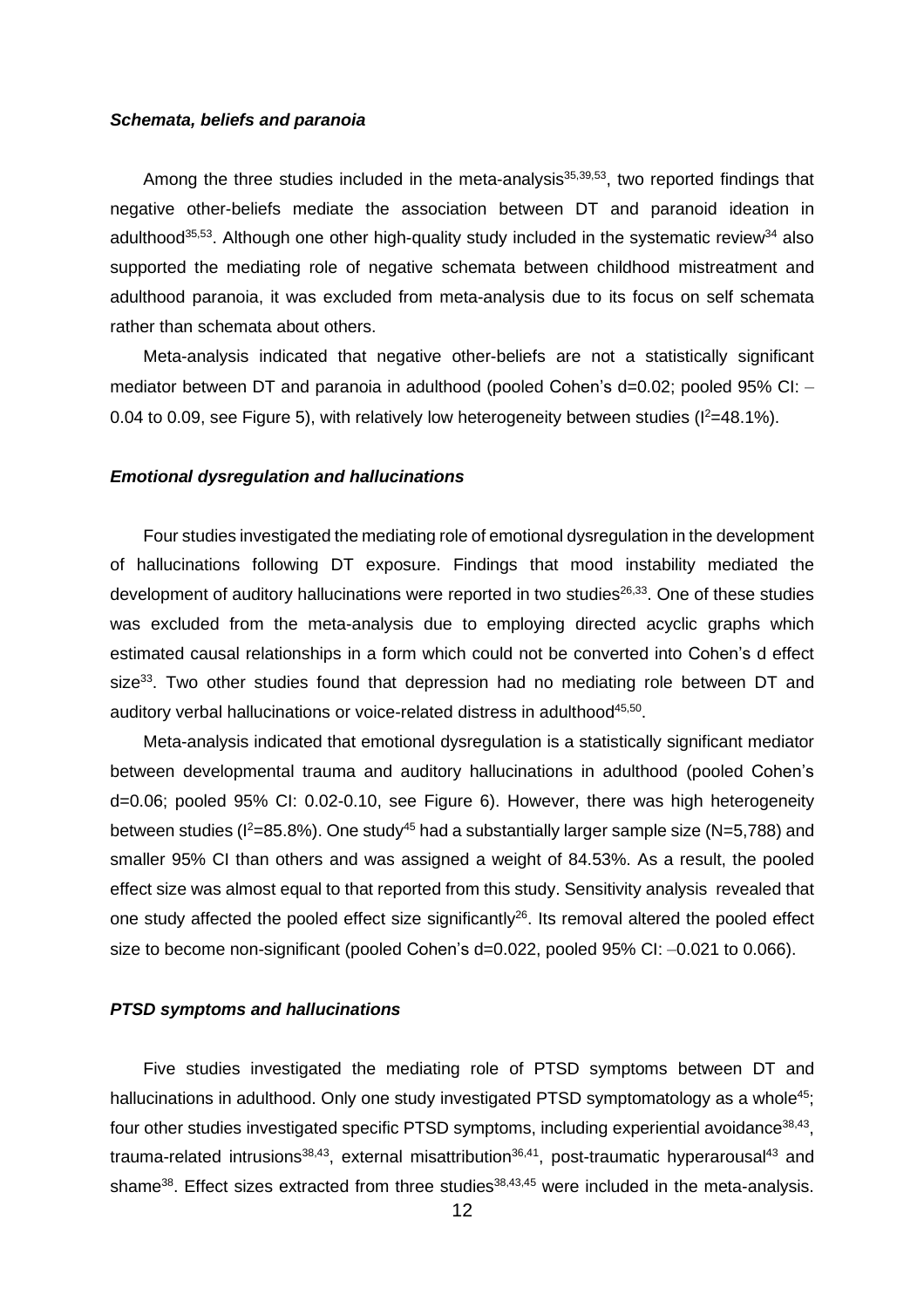One study was excluded due to its use of a path analysis model which combined life hassles with developmental trauma<sup>41</sup>. Another study was excluded because effect sizes were not reported<sup>36</sup>.

Meta-analysis indicated that PTSD symptoms, overall, are a statistically significant mediator between DT and hallucinations in adulthood (pooled Cohen's d=0.12; pooled 95% CI: 0.07-0.17, see Figure 7). However, there was high overall heterogeneity between studies  $(1^2=84.6%)$  and between subgroups. Sensitivity analysis revealed that no study significantly affected the pooled effect size.

#### **DISCUSSION**

In the first systematic review and meta-analysis of psychological phenomena potentially mediating the relationships between DT and specific psychotic symptom domains, we found evidence that dissociation, PTSD symptoms and emotional dysregulation are associated with hallucinations. We also found some evidence supporting associations of negative schemata with paranoia and delusions.

Major limitations of the existent literature include the reliance on self-report measures of DT obtained in adulthood, and self-report measures of psychopathology. Importantly, since the work presented here is based on cross-sectional studies, we are unable to make inferences regarding the temporality of phenomena investigated and causal effects between the variables. It is therefore still possible that specific psychotic symptoms may be mediating the effect of trauma on the psychological phenomena described. This highlights the need for longitudinal studies.

#### **Interpretation of results**

Our results extend previous models of the mechanisms underlying psychosis following trauma<sup>54</sup>. Experiencing psychological trauma is associated with dissociation, which is thought to function as an automatic coping (defence) mechanism<sup>55</sup>. The finding that dissociation may be a mediating factor between DT and hallucinations is in keeping with work on trauma and voice-hearing<sup>5,56-59</sup>, although not all authors agree<sup>60</sup>. Indeed, there is longitudinal evidence that childhood dissociative experiences are associated with subsequent auditory hallucinations $61$ . It has been suggested that dissociation may contribute to the development of hallucinations through decreasing an individual's ability to judge the reality of internal experiences, arguably a form of source attribution error<sup>48,62</sup>. Within this context, non-integrated trauma memories may be externally attributed as "voices" rather than "memories"<sup>63</sup>. In fact, there is recent evidence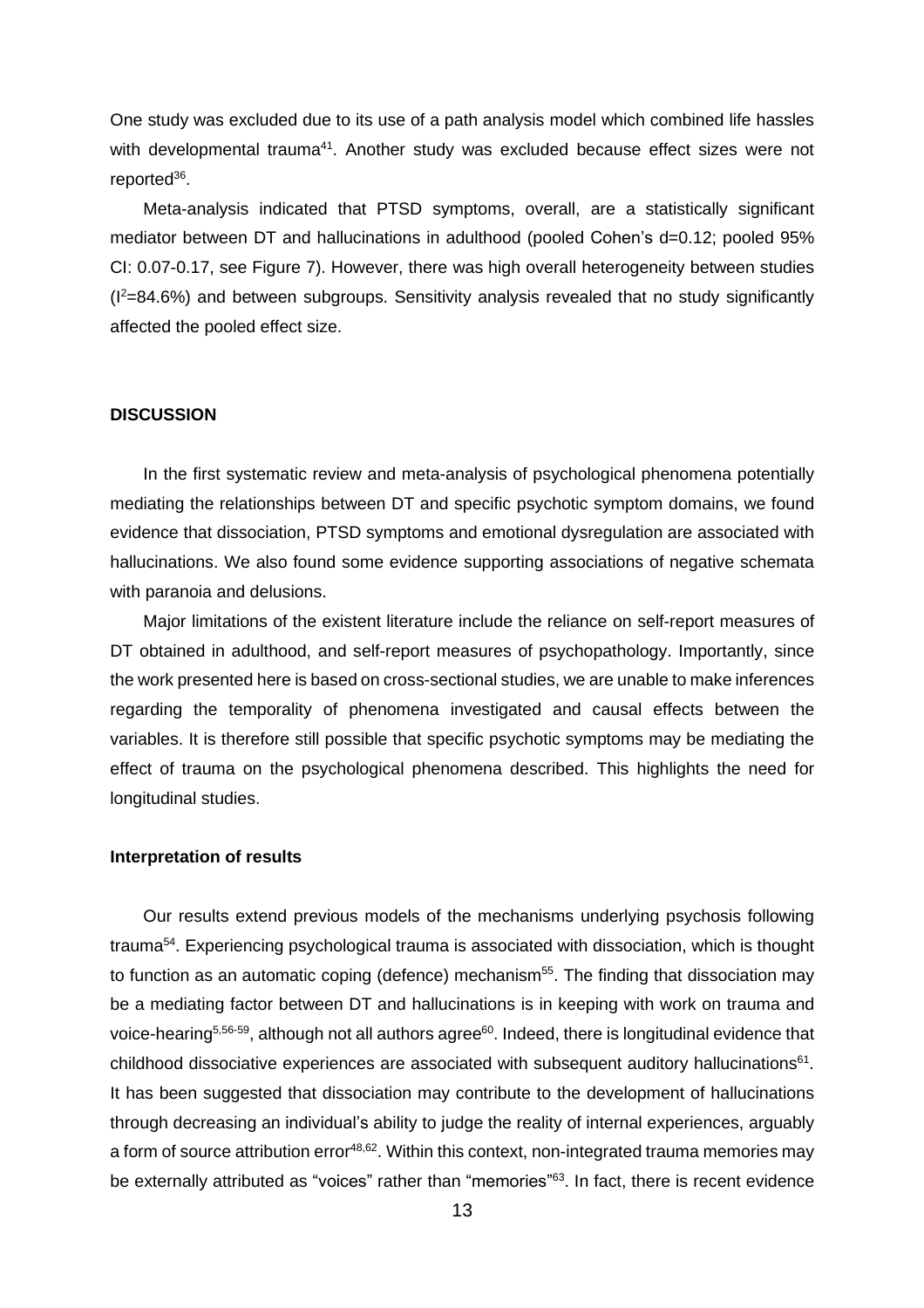that dissociation may be a marker of comorbidity of psychosis with  $\mathsf{PTSD}^\mathsf{64}$ . A further possibility is that voice-hearing in the context of trauma is dissociative rather than psychotic in nature. Within this account, experiences of voices are dissociated or disowned components of the self that result from trauma $^{\rm 65}$ .

DT can alter emotion regulation and stress reactivity, including in individuals experiencing psychosis<sup>66-68</sup>. Our finding that emotional dysregulation plays a mediating role in hallucinations and paranoia is in line with the threat anticipation model<sup>58,59</sup>. Plausible mechanisms include sensitization to environmental stressors<sup>69</sup> and hyperactivity of hypothalamic-pituitary-adrenal (HPA) axis. Increased stress sensitivity is observed across the psychosis spectrum, including non-clinical populations $^{70}$ , individuals at ultra-high risk of psychosis $^{71}$ ; and clinical populations with psychotic disorder<sup>67</sup>. HPA axis hyperactivity has been found to precede onset of psychotic disorder<sup>72</sup>, and is associated with both abnormal dopaminergic activity and structural changes in the brain<sup>73</sup>. There is also converging evidence that DT causes structural and network connectivity alterations in and between key regions involved in memory and emotional processing, including the hippocampus, the amygdala and anterior cingulate cortex<sup>12</sup>. These accounts are consistent with information processing models, whereby DT-induced brain changes result in greater amygdala-driven processing, impaired integration of information processing and more anomalous experiences<sup>74</sup>.

Our finding that PTSD symptoms are implicated in the relationship between DT and hallucinations can be interpreted in the light of dominant models of PTSD<sup>21,75</sup>. Under normal conditions, perceptual, emotional and spatiotemporal information is encoded as an integrated contextual engram (representation), which is then perceived as having occurred in the past when the memory is recalled. Under traumatic conditions, perceptual and emotional information is encoded as sensory representations that have not been integrated and lack spatiotemporal information. Trauma memories are stored as unintegrated fragments, which are prone to involuntary retrieval and are re-experienced in an emotionally raw (unprocessed) form in the here and now. Such an account is consistent with findings that hallucinatory content is thematically linked to experiences of trauma<sup>5,54,76-78</sup>. Within this framework, an intrusive trauma memory may be misinterpreted in a psychotic way (i.e., the trauma memory is the anomalous experience that is mis-appraised). Failure of reality testing is a common sequel in PTSD patients<sup>79</sup>, and hallucinations and delusions are considered a sign of this<sup>80</sup>.

The possibility that PTSD and psychosis in the context of DT have shared underlying mechanisms is consistent with evidence from neuroimaging studies that brain regions including the hippocampus, amygdala and prefrontal cortex are implicated in  $\mathsf{PTSD}^{81}$ , and that the structure and functioning of these regions differ between adult DT survivors with psychosis and individuals with psychosis who have not experienced  $DT^{82}$ .

Experiencing DT can understandably result in negative beliefs about the self and others.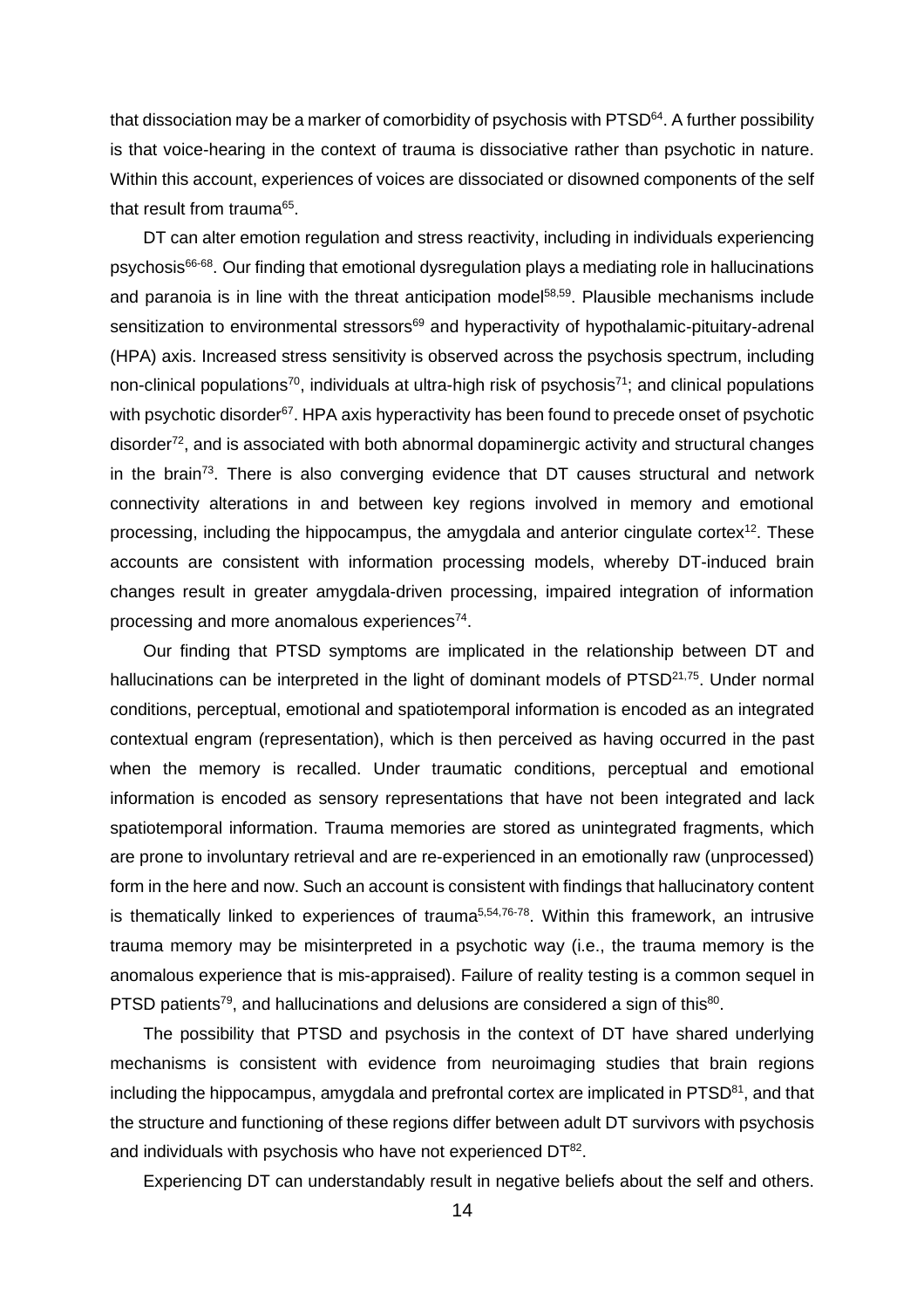It has consistently been hypothesized that paranoia and delusions result from disrupted belief systems<sup>83</sup>, and our study lends some support to this. Further high-quality research in this area is needed to confirm the view that paranoia and delusions may arise from internalized (learned) negative schemata. It is likely that DT induces alterations in the threat system<sup>12</sup>, so that individuals may anticipate threat and danger at significantly lower thresholds than their peers.

#### **Clinical implications**

People with psychosis are frequently not asked about their DT histories<sup>87</sup>. This may contribute to low service engagement amongst adult DT survivors with psychosis<sup>87-89</sup>. The situation is compounded by poor responses to initial disclosures of DT, including low referral rates for trauma-related interventions<sup>90</sup>. Clinicians should screen psychotic patients for PTSD, dissociative symptoms and emotional difficulties, and refer them for specialist treatment where available. Clinician leaders should develop effective treatment pathways for people with comorbid PTSD and psychosis. The relationship between psychosis in adult DT survivors and the new ICD-11 diagnosis of complex PTSD (i.e., PTSD plus persistent and pervasive disturbances in affect regulation, self-concept and relational functioning)<sup>91,92</sup> should be investigated.

Several psychotherapeutic and pharmacological interventions are available which target the processes outlined in this review. There is an evidence base for addressing emotional regulation through a range of psychotherapies, including mentalization-based therapy, cognitive-behavioral therapy (CBT) and dialectical-behavioral therapy. Evidence is emerging on successful psychotherapies that can target dissociation<sup>93</sup>. Further work is needed to evaluate these interventions in adult DT survivors with psychosis. There is a growing interest in trauma-focused CBT for psychosis, and the results of currently ongoing multicentre trials are awaited<sup>94</sup>. Regarding pharmacotherapy, medicines already exist that have an evidence base for the treatment of PTSD and are capable to address negative emotional processing biases<sup>95</sup>. Work is needed to investigate whether these agents are effective in reducing psychotic symptoms in this group of patients. Research is also warranted into pharmacological treatments for dissociation.

## **Strengths and limitations**

This study has a number of strengths. It is the first study to systematically examine psychological mechanisms mediating between DT and specific symptoms of psychosis. Furthermore, our search terms were broad, and we did not restrict studies to specific forms of child abuse, leading to the inclusion of a broad range of studies in this area. We also did not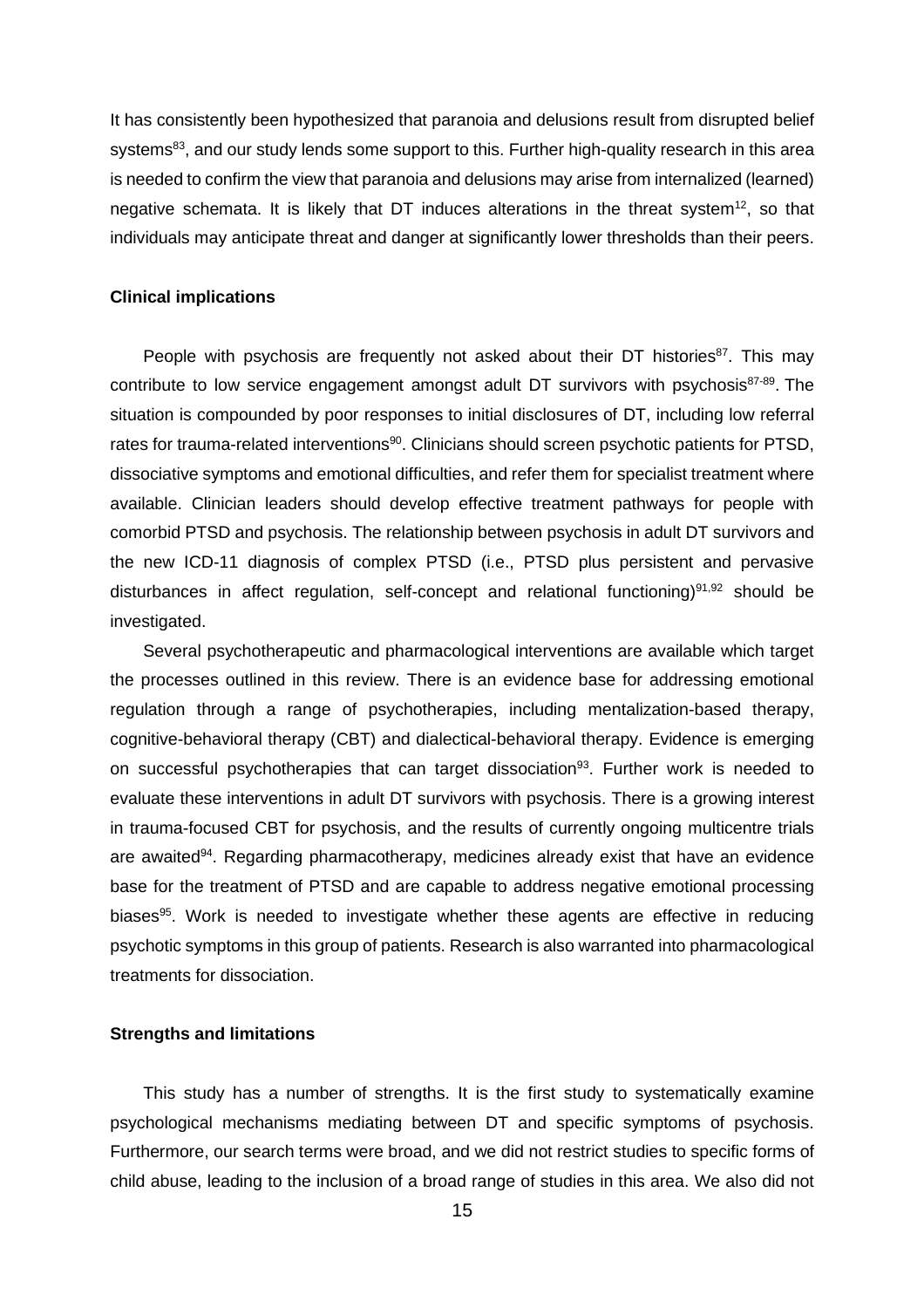limit participant diagnoses, resulting in a transdiagnostic view of psychological processes associated with psychotic experiences.

However, it must be acknowledged that our review has some limitations. Included studies predominantly implemented cross-sectional mediation analyses, precluding inferences on causation. Most studies did not account for confounders when examining the associations between DT, the mediator (psychological phenomena of interest) and the outcome (psychotic experiences). There is a paucity of research using experimental vs. (observational) clinical psychological measures, and work is urgently needed into underlying neurocognitive mechanisms. A number of studies did not specify the type of DT experienced, and we were not able to account for the co-aggregation of experiences of trauma<sup>96</sup>. Furthermore, the majority of the studies relied on questionnaires as trauma measures rather than clinician rated tools. As with other research in the field, given the scarcity of phenomenological rigour in many of the included studies, a limitation lies in clinical diagnostic challenges and difficulties in classifying symptoms (e.g., psychotic vs. dissociative). Finally, our meta-analyses were limited by not including an assessment of publication bias, due to the insufficient number of studies available.

#### **CONCLUSIONS**

Our review has found evidence of mediating roles of dissociation, emotional dysregulation and PTSD symptoms between DT and hallucinations. There was also evidence of mediating roles of negative schemata between DT and delusions as well as paranoia. These findings suggest that there may be distinct psychological pathways from DT to psychotic phenomena in adulthood. However, the existing evidence is mostly based on cross-sectional studies, and more prospective research is needed.

There is a pressing need to elucidate the neurocognitive mechanisms involved and to further phenomenologically understand the subjective experience of DT survivors. Further work is needed to understand the relationships between psychosis in adult DT survivors and the new diagnostic construct of complex PTSD. Understanding the temporal dynamics of the relationships between DT, underlying mechanisms and psychotic symptoms is likely to be key to the development of new treatments and secondary preventive interventions.

## ACKNOWLEDGEMENTS

M.A.P. Bloomfield is funded by an Excellence Fellowship from the University College of London and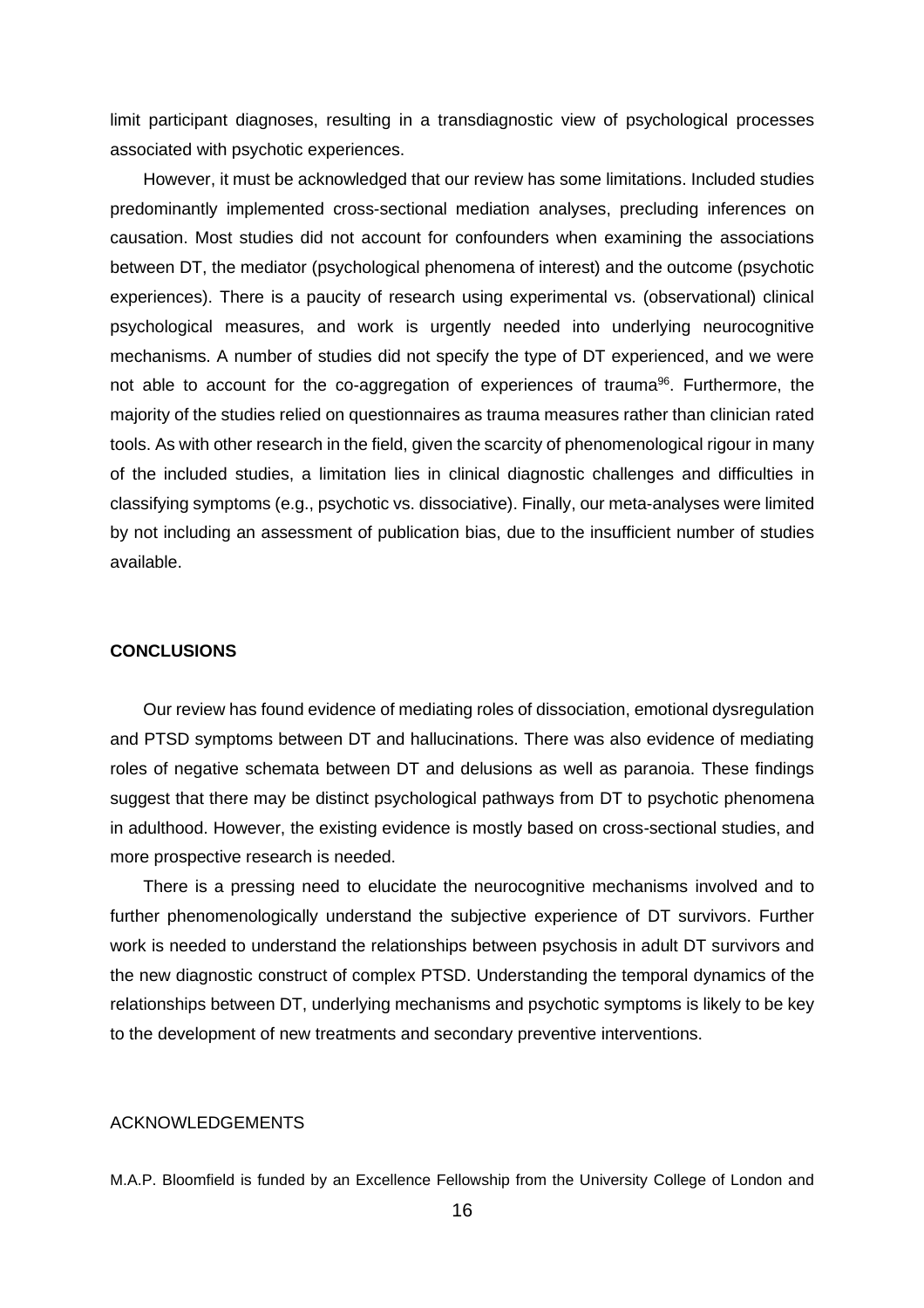supported by the UK National Institute for Health Research (NIHR) University College Hospitals Biomedical Research Centre. The authors are grateful to J. McDonnell for commenting on an early draft of the manuscript.

## **REFERENCES**

- 1. Breuer J, Freud S. Studies on hysteria (1895). In: Strachey J (ed). The standard edition of the complete psychological works of Sigmund Freud, Vol. II (1893-1895). London: Hogarth Press and Institute of Psycho-Analysis, 1955.
- 2. Ferenczi S. Confusion of tongues between adults and the child. Contemp Psychoanal 1988;24:196- 206.
- 3. Morgan C, Gayer-Anderson C. Childhood adversities and psychosis: evidence, challenges, implications. World Psychiatry 2016;15:93-102.
- 4. Bendall S, Jackson HJ, Hulbert CA et al. Childhood trauma and psychotic disorders: a systematic, critical review of the evidence. Schizophr Bull 2008;34:568-79.
- 5. Read J, van Os J, Morrison AP et al. Childhood trauma, psychosis and schizophrenia: a literature review with theoretical and clinical implications. Acta Psychiatr Scand 2005;112:330-50.
- 6. Varese F, Smeets F, Drukker M et al. Childhood adversities increase the risk of psychosis: a metaanalysis of patient-control, prospective- and cross-sectional cohort studies. Schizophr Bull 2012;38:661-71.
- 7. Bell CJ, Foulds JA, Horwood LJ et al. Childhood abuse and psychotic experiences in adulthood: findings from a 35-year longitudinal study. Br J Psychiatry 2019;214:153-8.
- 8. Kelleher I, Keeley H, Corcoran P et al. Childhood trauma and psychosis in a prospective cohort study: cause, effect, and directionality. Am J Psychiatry 2013;170:734-41.
- 9. Heins M, Simons C, Lataster T et al. Childhood trauma and psychosis: a case-control and casesibling comparison across different levels of genetic liability, psychopathology, and type of trauma. Am J Psychiatry 2011;168:1286-94.
- 10. Levine SZ, Levav I, Yoffe R et al. The effects of pre-natal-, early-life- and indirectly-initiated exposures to maximum adversities on the course of schizophrenia. Schizophr Res 2014;158:236- 40.
- 11. Aas M, Andreassen OA, Aminoff SR et al. A history of childhood trauma is associated with slower improvement rates: findings from a one-year follow-up study of patients with a first-episode psychosis. BMC Psychiatry 2016;16:126.
- 12. Teicher MH, Samson JA, Anderson CM et al. The effects of childhood maltreatment on brain structure, function and connectivity. Nat Rev Neurosci 2016;17:652-66.
- 13. Bloomfield MA, Yusuf FN, Srinivasan R et al. Trauma-informed care for adult survivors of developmental trauma with psychotic and dissociative symptoms: a systematic review of intervention studies. Lancet Psychiatry 2020;7:449-62.
- 14. Williams J, Bucci S, Berry K et al. Psychological mediators of the association between childhood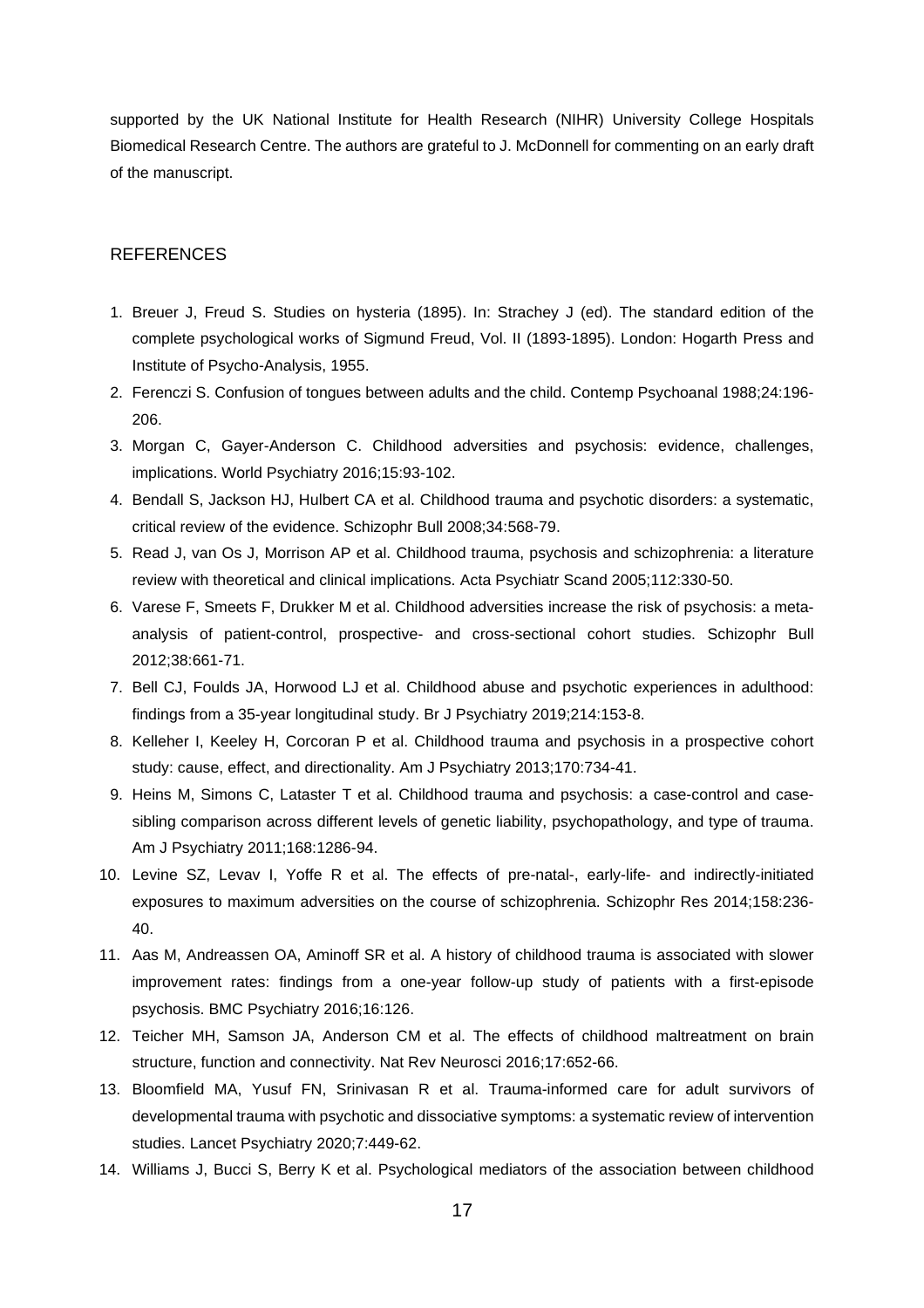adversities and psychosis: a systematic review. Clin Psychol Rev 2018;65:175-96.

- 15. Vogel M, Meier J, Gronke S et al. Differential effects of childhood abuse and neglect: mediation by posttraumatic distress in neurotic disorder and negative symptoms in schizophrenia? Psychiatry Res 2011;189:121-7.
- 16. Schalinski I, Breinlinger S, Hirt V et al. Environmental adversities and psychotic symptoms: the impact of timing of trauma, abuse, and neglect. Schizophr Res 2019;205:4-9.
- 17. Ostefjells T, Lystad JU, Berg AO et al. Metacognitive beliefs mediate the effect of emotional abuse on depressive and psychotic symptoms in severe mental disorders. Psychol Med 2017;47:2323-33.
- 18. McCarthy-Jones S. Voices from the storm: a critical review of quantitative studies of auditory verbal hallucinations and childhood sexual abuse. Clin Psychol Rev 2011;31:983-92.
- 19. Van der Kolk B. Trauma and memory. Psychiatry Clin Neurosci 1998;52(Suppl. 1):S52-64.
- 20. Bremner JD, Marmar DR. Trauma, memory, and dissociation. Washington: American Psychiatric Press, 1998.
- 21. Brewin CR, Burgess N. Contextualisation in the revised dual representation theory of PTSD: a response to Pearson and colleagues. J Behav Ther Exp Psychiatry 2014;45:217-9.
- 22. Kennedy F, Kennerley H, Pearson D (eds). Cognitive behavioural approaches to the understanding and treatment of dissociation. London: Routledge, 2013.
- 23. Schauer M, Elbert T. Dissociation following traumatic stress etiology and treatment. Zeitschrift für Psychologie 2010;218:109-27.
- 24. Greene T. Do acute dissociation reactions predict subsequent posttraumatic stress and growth? A prospective experience sampling method study. J Anxiety Disord 2018;57:1-6.
- 25. Mueser KT, Goodman LB, Trumbetta SL et al. Trauma and posttraumatic stress disorder in severe mental illness. J Consult Clin Psychol 1998;66:493-9.
- 26. Marwaha S, Broome MR, Bebbington PE et al. Mood instability and psychosis: analyses of British national survey data. Schizophr Bull 2014;40:269-77.
- 27. Garety PA, Bebbington P, Fowler D et al. Implications for neurobiological research of cognitive models of psychosis: a theoretical paper. Psychol Med 2007;37:1377-91.
- 28. Kilcommons AM, Morrison AP. Relationships between trauma and psychosis: an exploration of cognitive and dissociative factors. Acta Psychiatr Scand 2005;112:351-9.
- 29. Horan WP, Ventura J, Nuechterlein KH et al. Stressful life events in recent-onset schizophrenia: reduced frequencies and altered subjective appraisals. Schizophr Res 2005;75:363-74.
- 30. van Dam DS, Korver-Nieberg N, Velthorst E et al. Childhood maltreatment, adult attachment and psychotic symptomatology: a study in patients, siblings and controls. Soc Psychiatry Psychiatr Epidemiol 2014;49:1759-67.
- 31. Wells GA, Shea B, O'Connell D et al. The Newcastle-Ottawa Scale (NOS) for assessing the quality of nonrandomized studies in meta-analysis. Ottawa: Ottawa Hospital Research Institute, 2011.
- 32. Centre for Evidence-Based Medicine. Levels of evidence. Oxford: University of Oxford, 2009.
- 33. Moffa G, Catone G, Kuipers J et al. Using directed acyclic graphs in epidemiological research in psychosis: an analysis of the role of bullying in psychosis. Schizophr Bull 2017;43:1273-9.
- 34. Appiah-Kusi E, Fisher HL, Petros N et al. Do cognitive schema mediate the association between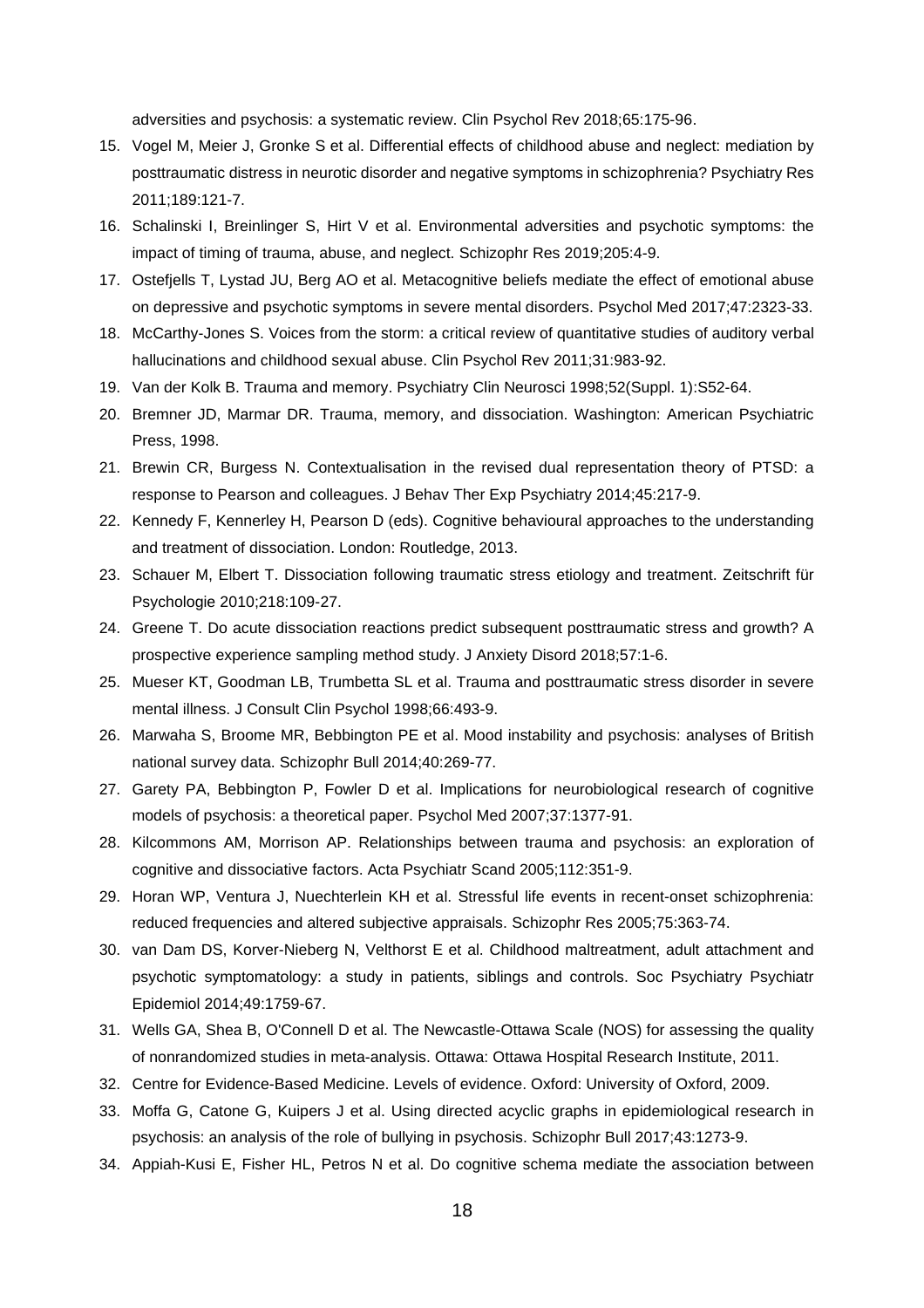childhood trauma and being at ultra-high risk for psychosis? J Psychiatr Res 2017;88:89-96.

- 35. Ashford CD, Ashcroft K, Maguire N. Emotions, traits and negative beliefs as possible mediators in the relationship between childhood experiences of being bullied and paranoid thinking in a nonclinical sample. J Exp Psychopathol 2012;3:624-38.
- 36. Bendall S, Jackson HJ, Hulbert CA. What self-generated speech is externally misattributed in psychosis? Testing three cognitive models in a first-episode sample. Schizophr Res 2011;129:36- 41.
- 37. Bortolon C, Seille J, Raffard S. Exploration of trauma, dissociation, maladaptive schemas and auditory hallucinations in a French sample. Cogn Neuropsychiatry 2017;22:468-85.
- 38. Bortolon C, Raffard S. Affective and cognitive factors associated with hallucination proneness in the general population: the role of shame and trauma-related intrusions. Cogn Neuropsychiatry 2019;24:406-20.
- 39. Fisher HL, Appiah-Kusi E, Grant C. Anxiety and negative self-schemas mediate the association between childhood maltreatment and paranoia. Psychiatry Res 2012;196:323-4.
- 40. Goldstone E, Farhall J, Ong B. Synergistic pathways to delusions: enduring vulnerabilities, proximal life stressors and maladaptive psychological coping. Early Interv Psychiatry 2011;5:122-31.
- 41. Goldstone E, Farhall J, Ong B. Modelling the emergence of hallucinations: early acquired vulnerabilities, proximal life stressors and maladaptive psychological processes. Soc Psychiatry Psychiatr Epidemiol 2012;47:1367-80.
- 42. Gomez JM, Freyd JJ. High betrayal child sexual abuse and hallucinations: a test of an indirect effect of dissociation. J Child Sex Abus 2017;26:507-18.
- 43. Hardy A, Emsley R, Freeman D et al. Psychological mechanisms mediating effects between trauma and psychotic symptoms: the role of affect regulation, intrusive trauma memory, beliefs, and depression. Schizophr Bull 2016;42(Suppl. 1):S34-43.
- 44. Isvoranu AM, van Borkulo CD, Boyette LL et al. A network approach to psychosis: pathways between childhood trauma and psychotic symptoms. Schizophr Bull 2017;43:187-96.
- 45. McCarthy-Jones S. Post-traumatic symptomatology and compulsions as potential mediators of the relation between child sexual abuse and auditory verbal hallucinations. Behav Cogn Psychother 2018;46:318-31.
- 46. McDonnell J, Stahl D, Day F et al. Interpersonal sensitivity in those at clinical high risk for psychosis mediates the association between childhood bullying victimisation and paranoid ideation: a virtual reality study. Schizophr Res 2018;192:89-95.
- 47. Muenzenmaier KH, Seixas AA, Schneeberger AR et al. Cumulative effects of stressful childhood experiences on delusions and hallucinations. J Trauma Dissociation 2015;16:442-62.
- 48. Perona-Garcelan S, Carrascoso-Lopez F, Garcia-Montes JM et al. Dissociative experiences as mediators between childhood trauma and auditory hallucinations. J Trauma Stress 2012;25:323-9.
- 49. Pilton M, Bucci S, McManus J et al. Does insecure attachment mediate the relationship between trauma and voice-hearing in psychosis? Psychiatry Res 2016;246:776-82.
- 50. Rosen C, McCarthy-Jones S, Jones N et al. Negative voice-content as a full mediator of a relation between childhood adversity and distress ensuing from hearing voices. Schizophr Res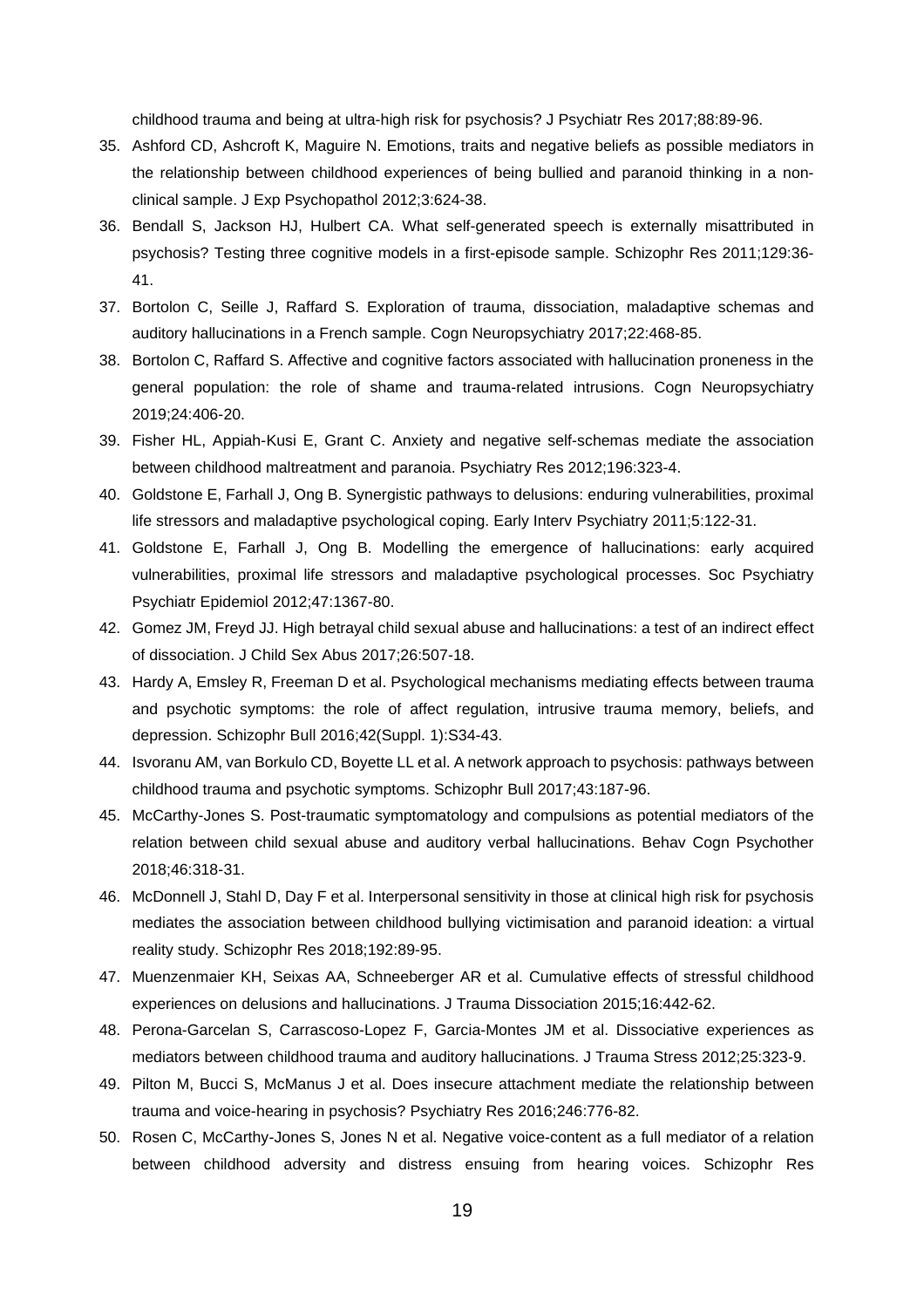2018;199:361-6.

- 51. Sitko K, Bentall RP, Shevlin M et al. Associations between specific psychotic symptoms and specific childhood adversities are mediated by attachment styles: an analysis of the National Comorbidity Survey. Psychiatry Res 2014;217:202-9.
- 52. Varese F, Barkus E, Bentall RP. Dissociation mediates the relationship between childhood trauma and hallucination-proneness. Psychol Med 2012;42:1025-36.
- 53. Wickham S, Bentall R. Are specific early-life adversities associated with specific symptoms of psychosis?: A patient study considering just world beliefs as a mediator. J Nerv Ment Dis 2016;204:606-13.
- 54. Hardy A. Pathways from trauma to psychotic experiences: a theoretically informed model of posttraumatic stress in psychosis. Front Psychol 2017;8:697.
- 55. Dalenberg CJ, Brand BL, Gleaves DH et al. Evaluation of the evidence for the trauma and fantasy models of dissociation. Psychol Bull 2012;138:550-88.
- 56. Pilton M, Varese F, Berry K et al. The relationship between dissociation and voices: a systematic literature review and meta-analysis. Clin Psychol Rev 2015;40:138-55.
- 57. van Ijzendoorn MH, Schuengel C. The measurement of dissociation in normal and clinical populations: meta-analytic validation of the Dissociative Experiences Scale (DES). Clin Psychol Rev 1996;16:365-82.
- 58. Berry K, Fleming P, Wong S et al. Associations between trauma, dissociation, adult attachment and proneness to hallucinations. Behav Cogn Psychother 2018;46:292-301.
- 59. Wearne D, Curtis G, Choy W et al. Trauma-intrusive hallucinations and the dissociative state. BJPsych Open 2018;4:385-8.
- 60. Sun P, Alvarez-Jimenez M, Simpson K et al. Does dissociation mediate the relationship between childhood trauma and hallucinations, delusions in first episode psychosis? Compr Psychiatry 2018;84:68-74.
- 61. Escher S, Romme M, Buiks A et al. Independent course of childhood auditory hallucinations: a sequential 3-year follow-up study. Br J Psychiatry 2002;181(Suppl. 43):s10-8.
- 62. Allen JG, Coyne L, Console DA. Dissociative detachment relates to psychotic symptoms and personality decompensation. Compr Psychiatry 1997;38:327-34.
- 63. Garety PA, Kuipers E, Fowler D et al. A cognitive model of the positive symptoms of psychosis. Psychol Med 2001;31:189-95.
- 64. Wearne D, Curtis GJ, Melvill-Smith P et al. Exploring the relationship between auditory hallucinations, trauma and dissociation. BJPsych Open 2020;6:e54.
- 65. Longden E, Madill A, Waterman MG. Dissociation, trauma, and the role of lived experience: toward a new conceptualization of voice hearing. Psychol Bull 2012;138:28-76.
- 66. Cook A, Ford J, Lanktree C et al. Complex trauma in children and adolescents. Psychiatr Ann 2005;35:390-8.
- 67. Lardinois M, Lataster T, Mengelers R et al. Childhood trauma and increased stress sensitivity in psychosis. Acta Psychiatr Scand 2011;123:28-35.
- 68. Maniglio R. The impact of child sexual abuse on health: a systematic review of reviews. Clin Psychol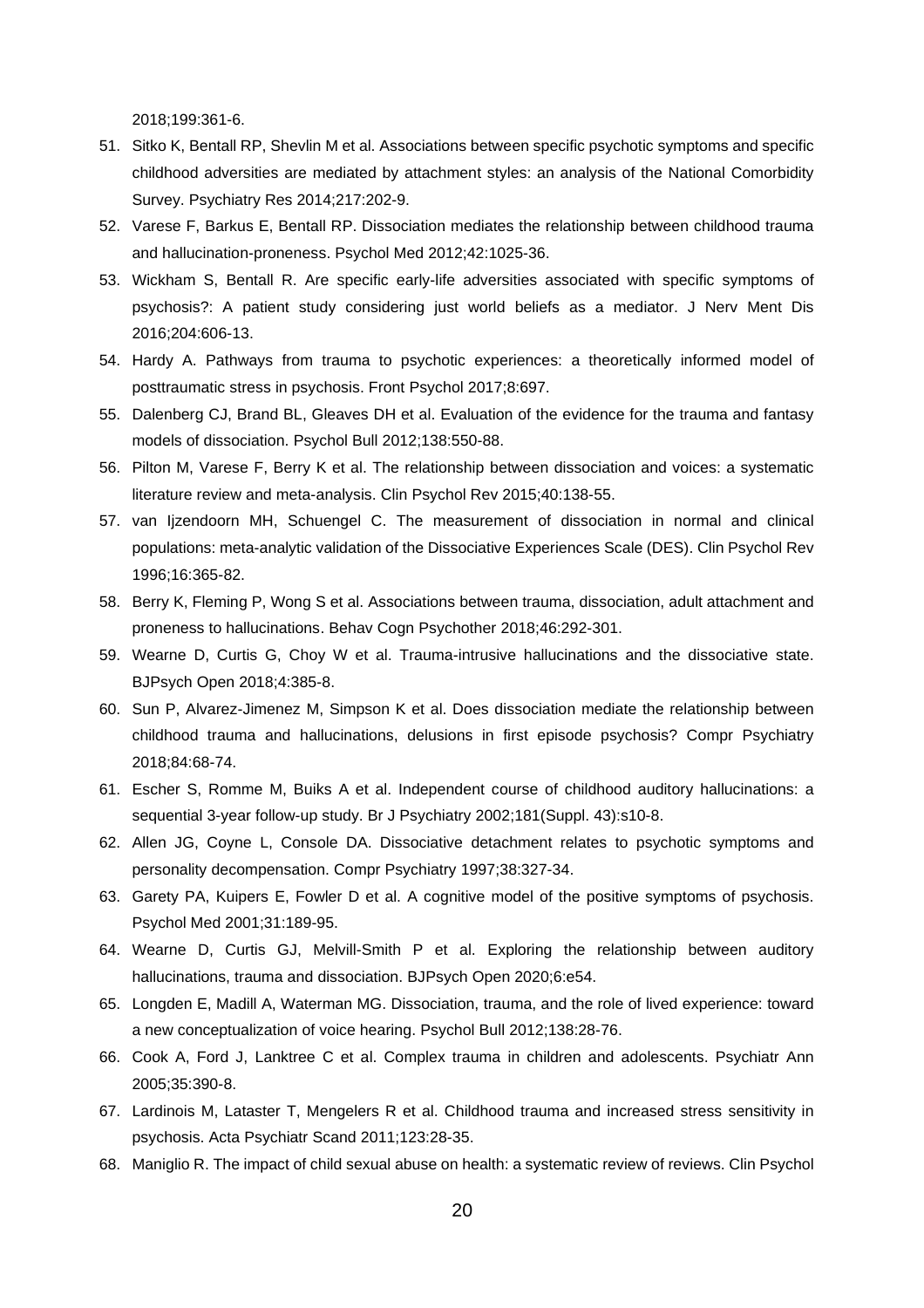Rev 2009;29:647-57.

- 69. Holtzman CW, Trotman HD, Goulding SM et al. Stress and neurodevelopmental processes in the emergence of psychosis. Neuroscience 2013;249:172-91.
- 70. Gibson LE, Anglin DM, Klugman JT et al. Stress sensitivity mediates the relationship between traumatic life events and attenuated positive psychotic symptoms differentially by gender in a college population sample. J Psychiatr Res 2014;53:111-8.
- 71. Devylder JE, Ben-David S, Schobel SA et al. Temporal association of stress sensitivity and symptoms in individuals at clinical high risk for psychosis. Psychol Med 2013;43:259-68.
- 72. Aiello G, Horowitz M, Hepgul N et al. Stress abnormalities in individuals at risk for psychosis: a review of studies in subjects with familial risk or with "at risk" mental state. Psychoneuroendocrinology 2012;37:1600-13.
- 73. Howes OD, Murray RM. Schizophrenia: an integrated sociodevelopmental-cognitive model. Lancet 2014;383:1677-87.
- 74. Steel C, Fowler D, Holmes EA. Trauma-related intrusions and psychosis: an information processing account. Behav Cogn Psychother 2005;33:139-52.
- 75. Brewin CR, Dalgleish T, Joseph S. A dual representation theory of posttraumatic stress disorder. Psychol Rev 1996;103:670-86.
- 76. Hardy A, Fowler D, Freeman D et al. Trauma and hallucinatory experience in psychosis. J Nerv Ment Dis 2005;193:501-7.
- 77. Corstens D, Longden E. The origins of voices: links between life histories and voice hearing in a survey of 100 cases. Psychosis 2013;5:270-85.
- 78. McCarthy-Jones S, Thomas N, Strauss C et al. Better than mermaids and stray dogs? Subtyping auditory verbal hallucinations and its implications for research and practice. Schizophr Bull 2014;40(Suppl. 4):S275-84.
- 79. Haviland MG, Sonne JL, Woods LR. Beyond posttraumatic stress disorder: object relations and reality testing disturbances in physically and sexually abused adolescents. J Am Acad Child Adolesc Psychiatry 1995;34:1054-9.
- 80. Bentall RP, Baker GA, Havers S. Reality monitoring and psychotic hallucinations. Br J Clin Psychol 1991;30:213-22.
- 81. Fenster RJ, Lebois LAM, Ressler KJ et al. Brain circuit dysfunction in post-traumatic stress disorder: from mouse to man. Nat Rev Neurosci 2018;19:535-51.
- 82. Bloomfield MAP, Modaffar M, Chang T. Brain structure and function in adult survivors of developmental trauma with psychosis: a systematic review and meta-analysis. Submitted for publication.
- 83. Freeman D. Persecutory delusions: a cognitive perspective on understanding and treatment. Lancet Psychiatry 2016;3:685-92.
- 84. Varvin S. Mental survival strategies after extreme traumatisation. Copenhagen: Multivers Academic, 2003.
- 85. Bohleber W. Die Entwicklung der Traumatheorie in der Psychoanalyse. Psyche 2000;54:797-839.
- 86. Gullestad SE. Who is 'who' in dissociation?: A plea for psychodynamics in a time of trauma. Int J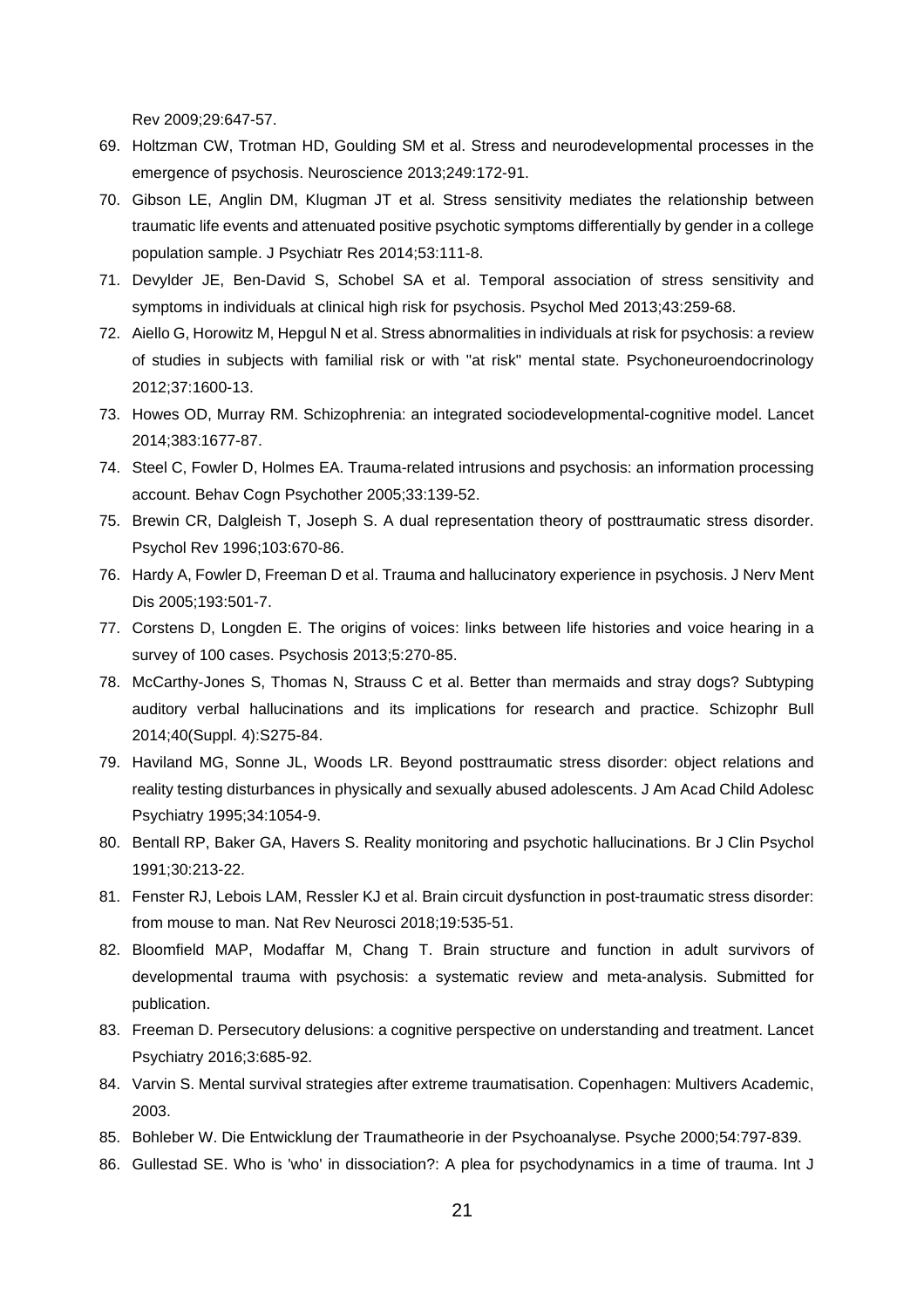Psychoanal 2005;86:639-56.

- 87. Read J, Harper D, Tucker I et al. Do adult mental health services identify child abuse and neglect? A systematic review. Int J Ment Health Nurs 2018;27:7-19.
- 88. Spidel A, Yuille JC, Lecomte T. How does trauma affect treatment compliance in those with psychosis? Vienna: International Academy of Psychiatry and Law, 2015.
- 89. Tong J, Simpson K, Alvarez-Jimenez M et al. Distress, psychotic symptom exacerbation, and relief in reaction to talking about trauma in the context of beneficial trauma therapy: perspectives from young people with post-traumatic stress disorder and first episode psychosis. Behav Cogn Psychother 2017;45:561-76.
- 90. Read J, Harper D, Tucker I et al. How do mental health services respond when child abuse or neglect become known? A literature review. Int J Ment Health Nurs 2018;27:1606-17.
- 91. Bryant RA. Post-traumatic stress disorder: a state-of-the-art review of evidence and challenges. World Psychiatry 2019;18:259-69.
- 92. Reed GM, First MB, Kogan CS et al. Innovations and changes in the ICD-11 classification of mental, behavioural and neurodevelopmental disorders. World Psychiatry 2019;18:3-19.
- 93. Pearce J, Simpson J, Berry K et al. Attachment and dissociation as mediators of the link between childhood trauma and psychotic experiences. Clin Psychol Psychother 2017;24:1304-12.
- 94. ISRCTN Registry. STAR (Study of Trauma And Recovery): a trial of trauma-focused psychological therapy for psychosis. [http://www.isrctn.com.](http://www.isrctn.com/)
- 95. Cipriani A, Williams T, Nikolakopoulou A et al. Comparative efficacy and acceptability of pharmacological treatments for post-traumatic stress disorder in adults: a network meta-analysis. Psychol Med 2018;48:1975-84.
- 96. Fisher HL, Hosang GM. Childhood maltreatment and bipolar disorder: a critical review of the evidence. Mind Brain J Psychiatr 2010;1:75-85.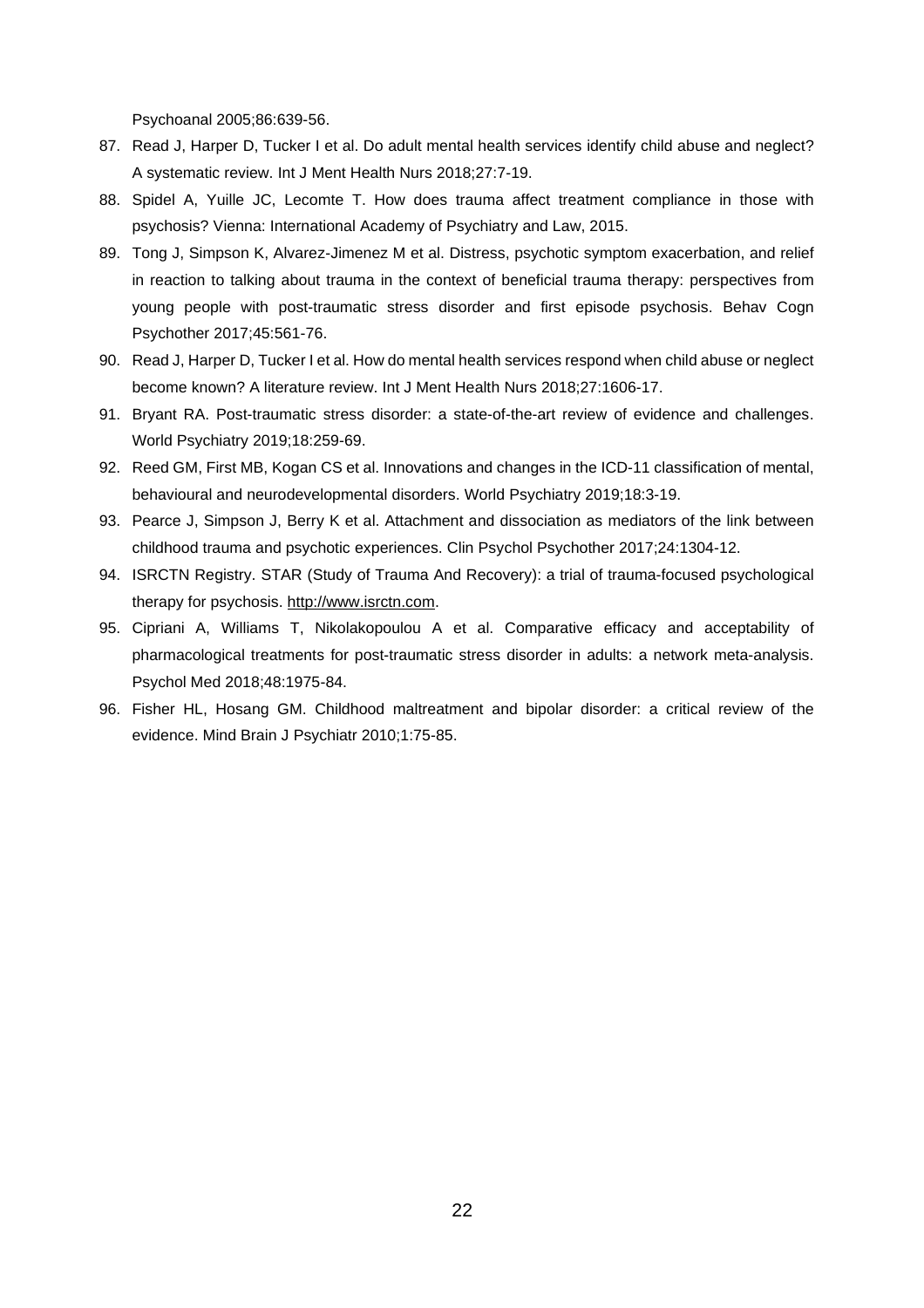

**Figure 1** PRISMA flow chart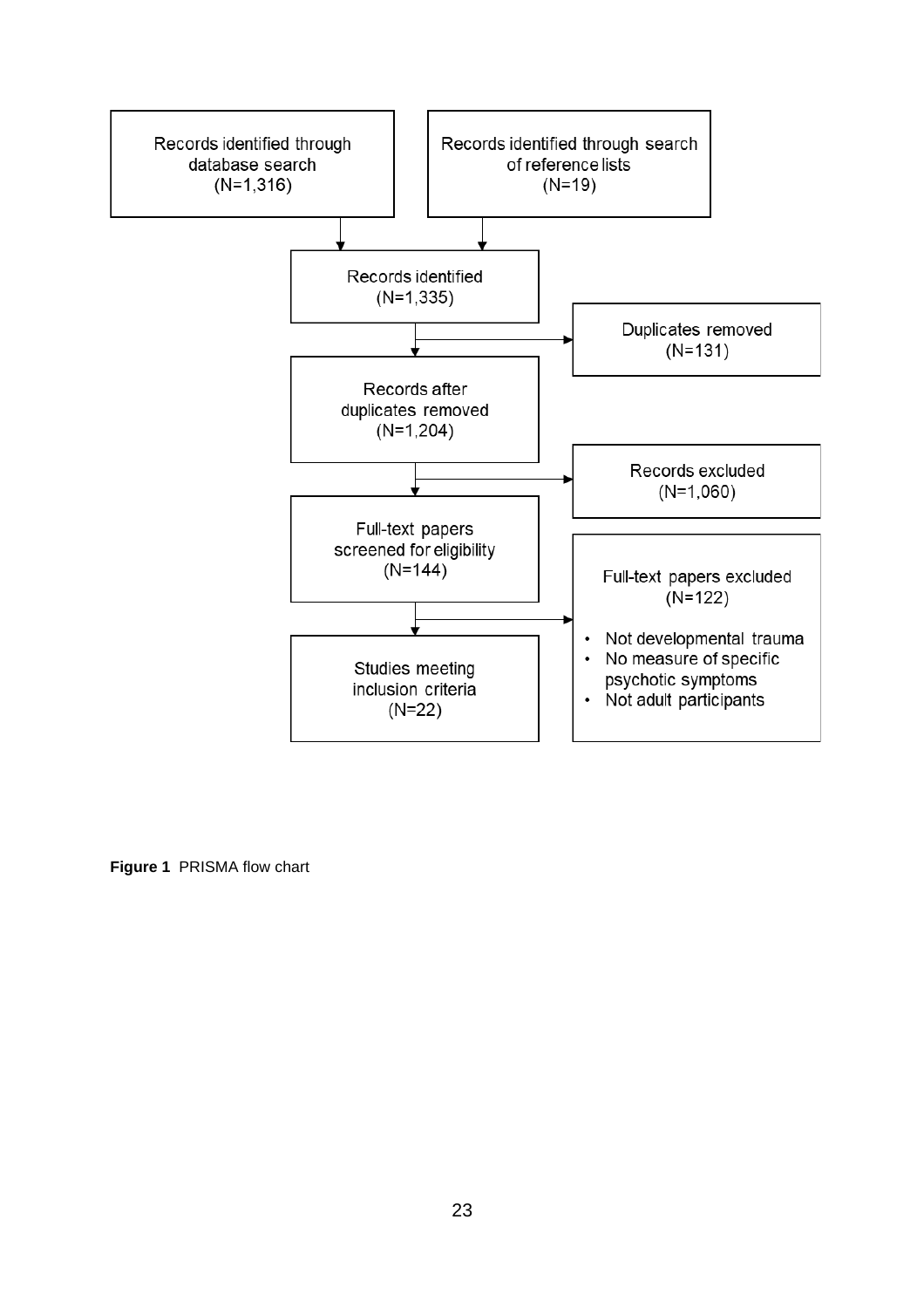# **Table 1** Characteristics and main findings of included studies

| <b>Study</b>                        | <b>Study design</b> | Level of<br>evidence | <b>Sample</b>                                                                    | Type of<br>developmental<br>trauma (DT)                                                         | Phenomenon<br>investigated                                                                         | <b>Psychotic</b><br>symptom focused<br>on                 | <b>Main findings</b>                                                                                                                                                                                                 |
|-------------------------------------|---------------------|----------------------|----------------------------------------------------------------------------------|-------------------------------------------------------------------------------------------------|----------------------------------------------------------------------------------------------------|-----------------------------------------------------------|----------------------------------------------------------------------------------------------------------------------------------------------------------------------------------------------------------------------|
| Appiah-Kusi et<br>al <sup>34</sup>  | Case-control        | 3a                   | 30 individuals at<br>ultra-high risk for<br>psychosis and 38<br>healthy controls | Abuse (emotional,<br>physical and sexual)<br>and neglect (emotional<br>and physical)            | Negative self-<br>schemata                                                                         | Paranoid ideation                                         | Negative cognitive schemata<br>about the self partially<br>mediated between emotional<br>neglect in childhood and<br>paranoia.                                                                                       |
| Ashford et al <sup>35</sup>         | Cross-sectional     | 2 <sub>b</sub>       | 135 undergraduate<br>students                                                    | Bullying: indirect<br>aggression, direct<br>verbal aggression,<br>direct physical<br>aggression | Negative self- and<br>other-beliefs.<br>depression and<br>anxiety,<br>interpersonal<br>sensitivity | Paranoid thoughts:<br>persecution and<br>social reference | Negative self-beliefs and<br>depression mediated between<br>childhood experience of<br>indirect aggression and<br>paranoia. Negative other-<br>beliefs mediated between<br>direct verbal aggression and<br>paranoia. |
| Bendall et al <sup>36</sup>         | Case-control        | 3a                   | 44 individuals with<br>first episode<br>psychosis and 26<br>healthy controls     | Abuse (emotional,<br>physical and sexual)<br>and neglect (emotional<br>and physical)            | External<br>misattribution                                                                         | <b>Hallucinations</b>                                     | DT was not associated with<br>external misattribution, which<br>therefore did not mediate a<br>relationship with<br>hallucinations.                                                                                  |
| Bortolon et al <sup>37</sup>        | Cross-sectional     | 2 <sub>b</sub>       | 425 participants<br>recruited online                                             | Abuse (emotional,<br>physical and sexual)<br>and neglect (emotional<br>and physical)            | Dissociation and<br>early maladaptive<br>schemata                                                  | Auditory<br>hallucinations                                | Dissociation mediated<br>between DT and auditory<br>hallucinations.<br>Abandonment schema<br>mediated between emotional<br>abuse and auditory<br>hallucinations.                                                     |
| Bortolon &<br>Raffard <sup>38</sup> | Cross-sectional     | 2 <sub>b</sub>       | 175 individuals from<br>general population                                       | Adverse childhood<br>experiences, bullying<br>victimization                                     | Shame; trauma-<br>related intrusions<br>and avoidance                                              | <b>Hallucinations</b>                                     | Shame and intrusions<br>mediated between DT and<br>hallucinations.                                                                                                                                                   |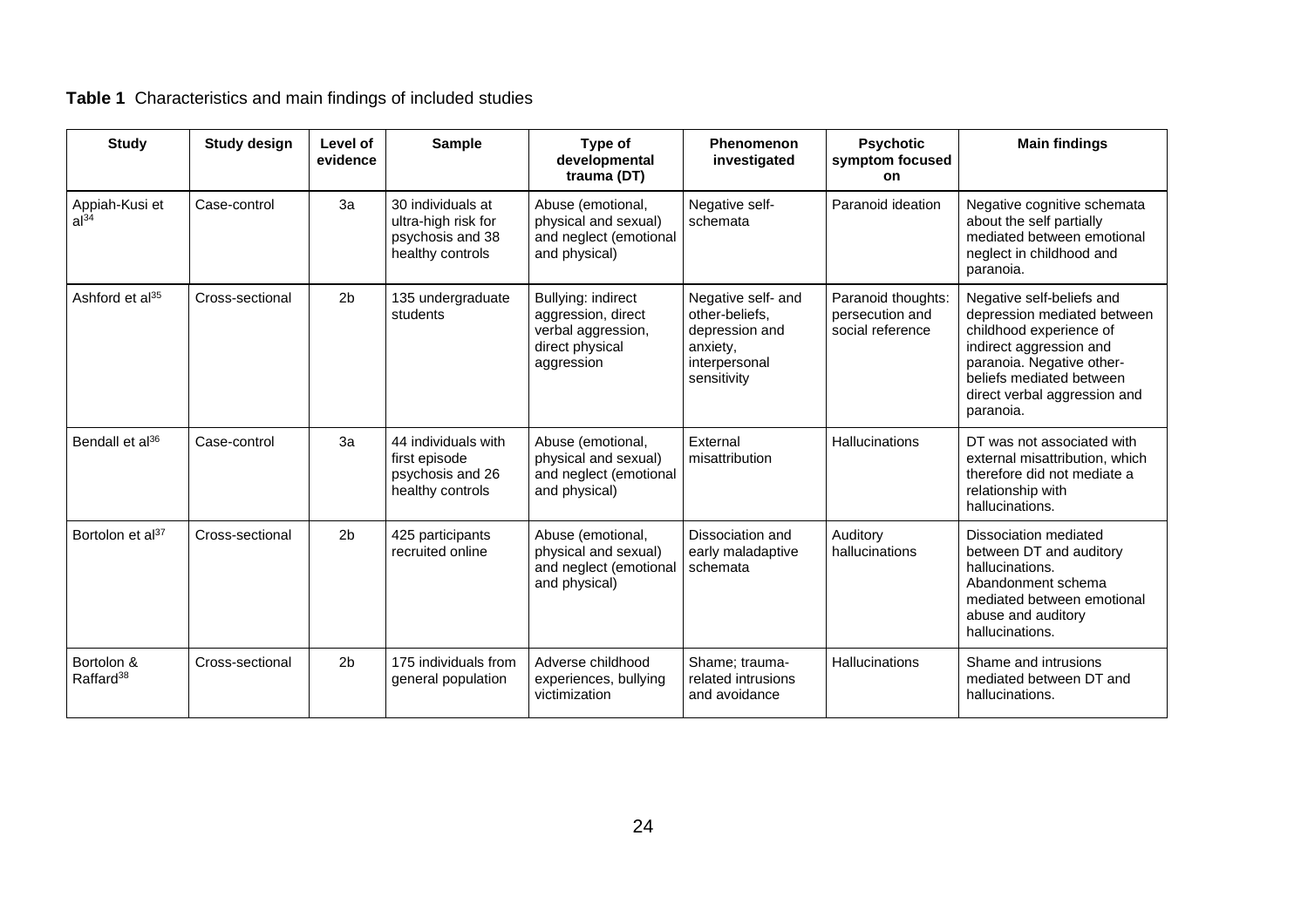| Fisher et al <sup>39</sup>    | Cross-sectional | 3a             | 212 individuals from<br>general population                                | Abuse (emotional,<br>physical and sexual)<br>and neglect (emotional<br>and physical)                                                                            | Negative beliefs<br>about the self and<br>others, depression<br>and anxiety                                                 | Paranoia                                                                        | Anxiety partially mediated<br>between emotional abuse and<br>paranoia.<br>Negative self- and other-<br>beliefs did not mediate<br>between emotional or physical<br>abuse and paranoia.<br>Depression did not mediate<br>either association.                                                                  |
|-------------------------------|-----------------|----------------|---------------------------------------------------------------------------|-----------------------------------------------------------------------------------------------------------------------------------------------------------------|-----------------------------------------------------------------------------------------------------------------------------|---------------------------------------------------------------------------------|--------------------------------------------------------------------------------------------------------------------------------------------------------------------------------------------------------------------------------------------------------------------------------------------------------------|
| Goldstone et al <sup>40</sup> | Case-control    | 3a             | 100 individuals with<br>psychosis and 133<br>non-clinical<br>participants | Physical and<br>emotional trauma,<br>sexual abuse                                                                                                               | Experiential<br>avoidance                                                                                                   | Delusions                                                                       | In non-clinical participants,<br>experiential avoidance partially<br>mediated between childhood<br>emotional trauma, life hassles<br>and subclinical delusions.<br>In clinical participants,<br>experiential avoidance partly<br>mediated between childhood<br>sexual trauma, life hassles and<br>delusions. |
| Goldstone et al <sup>41</sup> | Case-control    | 3a             | 100 individuals with<br>psychosis and 133<br>non-clinical<br>participants | Physical and<br>emotional trauma                                                                                                                                | Metacognitions and<br>experiential<br>avoidance                                                                             | <b>Hallucinations</b>                                                           | In clinical participants,<br>experiential avoidance and<br>metacognitions partially<br>mediated between DT and<br>hallucinations.<br>In non-clinical participants,<br>metacognitions partially<br>mediated between DT and<br>hallucinations.                                                                 |
| Gomez & Freyd <sup>42</sup>   | Cross-sectional | 2 <sub>b</sub> | 192 university<br>students                                                | Sexual abuse                                                                                                                                                    | <b>Dissociation</b>                                                                                                         | <b>Hallucinations</b>                                                           | Dissociation partially mediated<br>between childhood sexual<br>abuse and hallucinations.                                                                                                                                                                                                                     |
| Hardy et al <sup>43</sup>     | Cross-sectional | 2 <sub>b</sub> | 228 individuals with<br>relapsing psychosis                               | Direct, witnessed or<br>vicarious: war, traffic<br>accident, natural<br>disaster, serious<br>illness, sexual abuse,<br>physical attack,<br>threatened, bullying | Post-traumatic<br>avoidance,<br>hyperarousal and<br>numbing, intrusive<br>trauma memory,<br>negative beliefs,<br>depression | Auditory<br>hallucinations and<br>delusions<br>(persecutory and<br>referential) | Post-traumatic numbing,<br>avoidance and hyperarousal<br>mediated between childhood<br>sexual abuse and auditory<br>hallucinations.<br>Negative other-beliefs<br>mediated between childhood<br>emotional abuse and<br>persecutory delusions.                                                                 |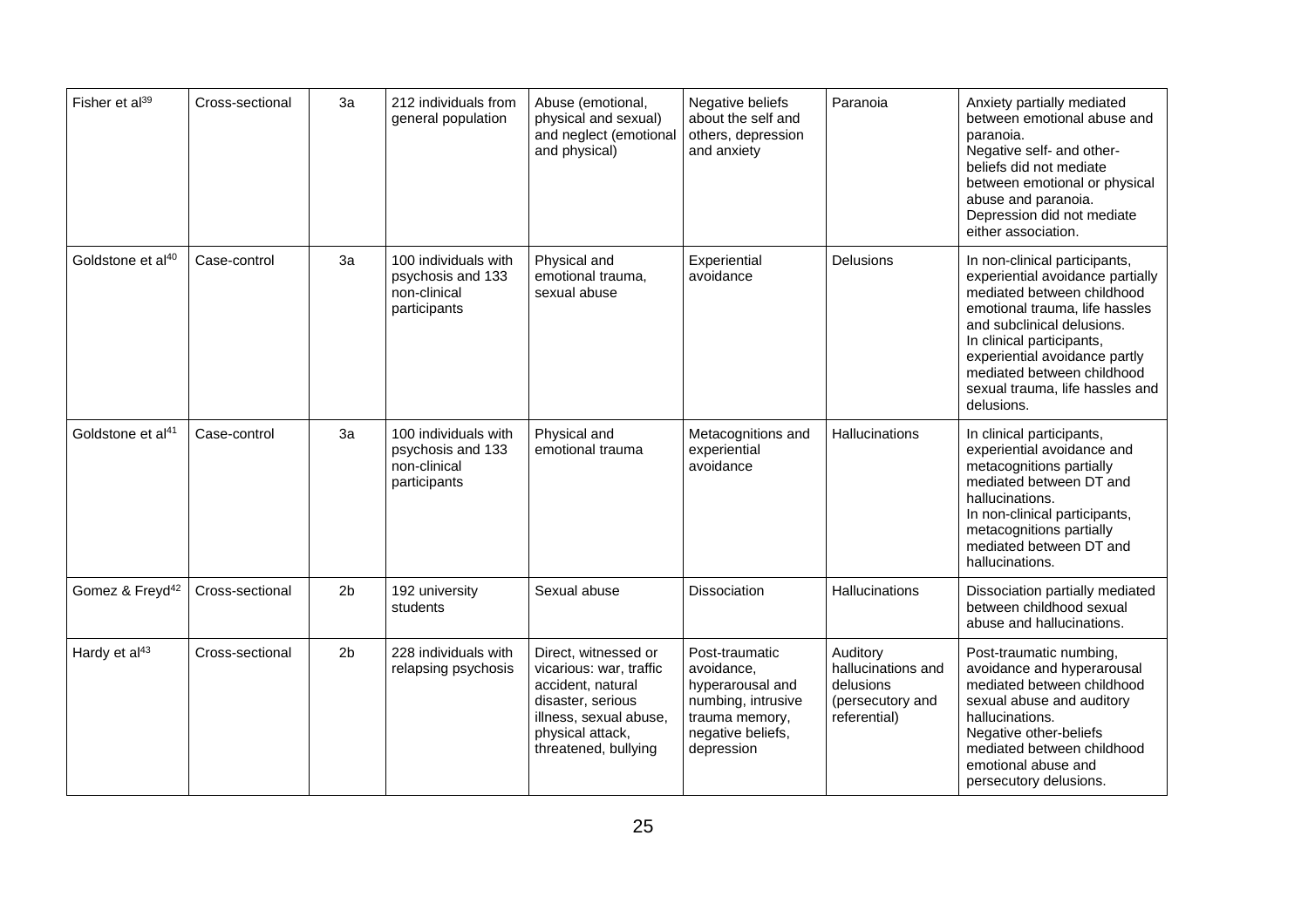| Isvoranu et al <sup>44</sup>     | Cross-sectional                                 | 2 <sub>b</sub> | 552 individuals with<br>psychosis                   | Childhood<br>maltreatment:<br>physical,<br>emotional and sexual<br>abuse; physical and<br>emotional neglect | Symptoms of<br>general<br>psychopathology<br>(somatic concern,<br>anxiety, guilt,<br>tension, mannerism<br>and posturing,<br>depression, motor<br>retardation,<br>uncooperativeness,<br>unusual thought<br>content,<br>disorientation, poor<br>attention, poor<br>judgment and<br>insight, disturbed<br>willpower, poor<br>impulse control,<br>preoccupation,<br>active social<br>avoidance) | Positive and<br>negative<br>symptoms                | Anxiety was the most<br>significant mediator between<br>sexual abuse and delusions,<br>hallucinations and paranoia,<br>as well as between physical<br>abuse and paranoia.                                                                |
|----------------------------------|-------------------------------------------------|----------------|-----------------------------------------------------|-------------------------------------------------------------------------------------------------------------|----------------------------------------------------------------------------------------------------------------------------------------------------------------------------------------------------------------------------------------------------------------------------------------------------------------------------------------------------------------------------------------------|-----------------------------------------------------|------------------------------------------------------------------------------------------------------------------------------------------------------------------------------------------------------------------------------------------|
| Marwaha et al <sup>26</sup>      | Cross-sectional<br>(with a cohort<br>component) | 2a             | 7,403 non-clinical<br>participants                  | Sexual abuse                                                                                                | Mood instability                                                                                                                                                                                                                                                                                                                                                                             | Auditory<br>hallucinations and<br>paranoid ideation | Mood instability mediated a<br>third of the association of child<br>sexual abuse and persecutory<br>ideation.<br>Mood instability mediated a<br>quarter of the association of<br>child sexual abuse and<br>auditory hallucinations.      |
| McCarthy-<br>Jones <sup>45</sup> | Cross-sectional                                 | 2 <sub>b</sub> | 5,788 individuals<br>from the general<br>population | Sexual abuse                                                                                                | Compulsions,<br>obsessions, anxiety,<br>depression, post-<br>traumatic<br>symptomology<br>(hyperarousal and<br>re-experience of<br>memories)                                                                                                                                                                                                                                                 | Auditory verbal<br>hallucinations                   | Compulsions partially<br>mediated between childhood<br>sexual abuse and auditory<br>verbal hallucinations.<br>Post-traumatic symptomology<br>partially mediated between<br>childhood sexual abuse and<br>auditory verbal hallucinations. |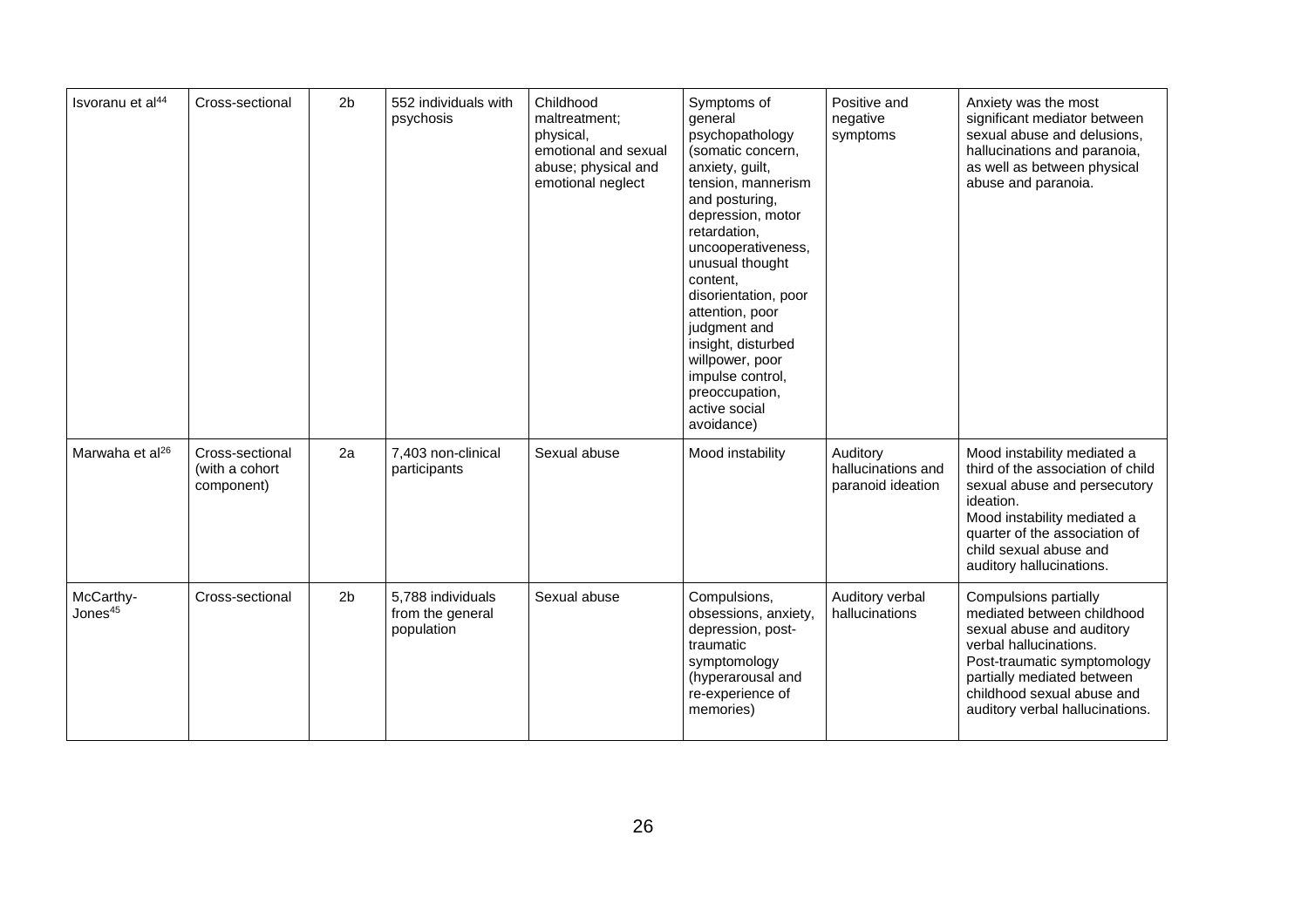| McDonnell et al <sup>46</sup>            | Case-control    | 3a             | 64 individuals at<br>clinical high risk for<br>psychosis                                                                               | <b>Bullying victimization</b>                                                                                                                                                  | Interpersonal<br>sensitivity                       | Paranoid ideation                                                 | Interpersonal sensitivity<br>mediated between bullying<br>severity and paranoid ideation.                                                                     |
|------------------------------------------|-----------------|----------------|----------------------------------------------------------------------------------------------------------------------------------------|--------------------------------------------------------------------------------------------------------------------------------------------------------------------------------|----------------------------------------------------|-------------------------------------------------------------------|---------------------------------------------------------------------------------------------------------------------------------------------------------------|
| Muenzenmaier et<br>al <sup>47</sup>      | Cohort study    | 2a             | 183 outpatients with<br>schizophrenia,<br>schizoaffective<br>disorder, bipolar<br>disorder or<br>depression                            | Sexual, physical and<br>emotional abuse, and<br>stressful experiences<br>related to the family<br>environment (e.g.,<br>substance use, mental<br>illness, witnessing<br>abuse) | <b>Dissociation</b>                                | Delusions and<br>hallucinations                                   | Dissociation mediated<br>between DT and<br>hallucinations.                                                                                                    |
| Moffa et al <sup>33</sup>                | Cross-sectional | 2 <sub>b</sub> | General population<br>data from Adult<br><b>Psychiatric Morbidity</b><br>Survey (2000<br>sample: N=8,580;<br>2007 sample:<br>$N=7,403$ | <b>Bullying victimization</b>                                                                                                                                                  | Worry, mood<br>instability, anxiety,<br>depression | Persecutory<br>ideation and<br>hallucinations                     | Depression and persecutory<br>ideation, as well as mood<br>instability and worry (through<br>depression), mediated<br>between bullying and<br>hallucinations. |
| Perona-Garcelan<br>$et$ al <sup>48</sup> | Cross-sectional | 2 <sub>b</sub> | 71 individuals with<br>psychosis                                                                                                       | Sexual abuse,<br>physical abuse,<br>unexpected death of<br>relative/friend,<br>assault, transport<br>accident                                                                  | Dissociation                                       | Delusions and<br>hallucinations                                   | Dissociation mediated<br>between DT and<br>hallucinations.                                                                                                    |
| Pilton et al <sup>49</sup>               | Cross-sectional | 3a             | 55 voice-hearers<br>with a psychosis-<br>related diagnosis                                                                             | Abuse (emotional,<br>physical and sexual)<br>and neglect (emotional<br>and physical)                                                                                           | Adult attachment                                   | Auditory<br>hallucinations                                        | Anxious attachment partially<br>mediated between DT and<br>auditory hallucination severity<br>and voice-related distress.                                     |
| Rosen et al <sup>50</sup>                | Cross-sectional | 2 <sub>b</sub> | 61 individuals with<br>schizophrenia or<br>psychotic bipolar<br>disorder                                                               | Childhood adversity<br>(abuse, neglect and<br>household<br>dysfunction)                                                                                                        | Negative voice<br>content and<br>depression        | Voice-related<br>distress in auditory<br>verbal<br>hallucinations | DT had an indirect effect on<br>voice-related distress through<br>negative voice-content.                                                                     |
| Sitko et al <sup>51</sup>                | Cross-sectional | 2 <sub>b</sub> | 5,877 non-clinical<br>participants                                                                                                     | Witnessed injury or<br>killing, sexual assault,<br>neglect, threatened<br>with a weapon, held<br>captive or kidnapped                                                          | Adult attachment<br>and depression                 | Paranoia and<br>hallucinations                                    | Anxious and avoidant<br>attachment mediated between<br>childhood neglect and<br>paranoia.                                                                     |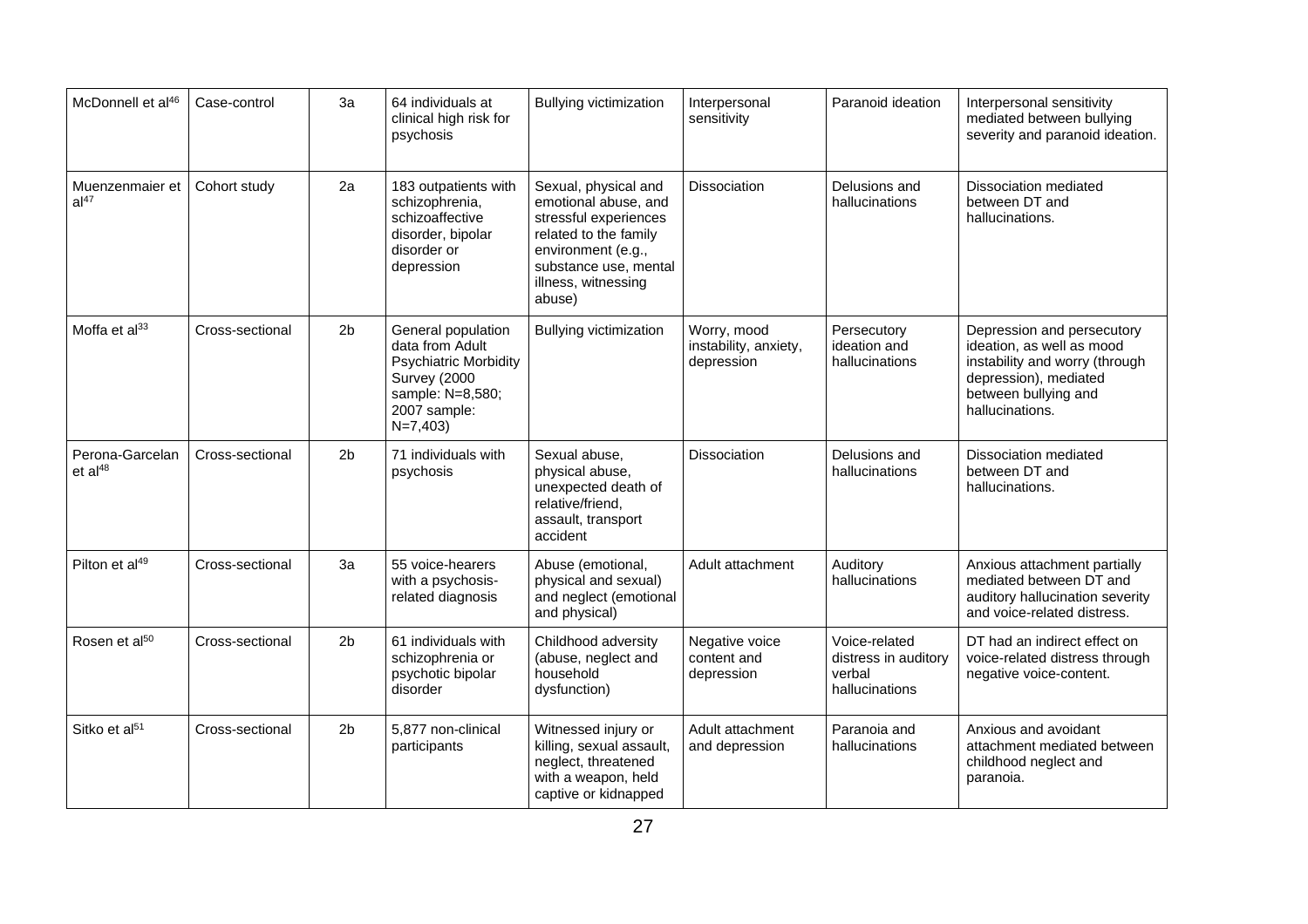| Varese et $al52$                  | Case-control | 2 <sub>b</sub> | 45 patients with<br>schizophrenia<br>spectrum disorders<br>and 20 healthy<br>controls | Sexual abuse.<br>punishment, negative<br>home environment,<br>emotional abuse              | Dissociation                 | <b>Hallucinations</b>          | Dissociation mediated<br>between DT and hallucination<br>proneness.                                                      |
|-----------------------------------|--------------|----------------|---------------------------------------------------------------------------------------|--------------------------------------------------------------------------------------------|------------------------------|--------------------------------|--------------------------------------------------------------------------------------------------------------------------|
| Wickham &<br>Bental <sup>53</sup> | Case-control | 2 <sub>b</sub> | 72 patients with<br>schizophrenia<br>spectrum disorders<br>and 72 healthy<br>controls | Emotional, physical<br>and sexual abuse:<br>emotional and<br>physical neglect;<br>bullying | Beliefs in a "just<br>world" | Hallucinations and<br>paranoia | Personal, but not general,<br>beliefs in a "just world" partially<br>mediated between childhood<br>neglect and paranoia. |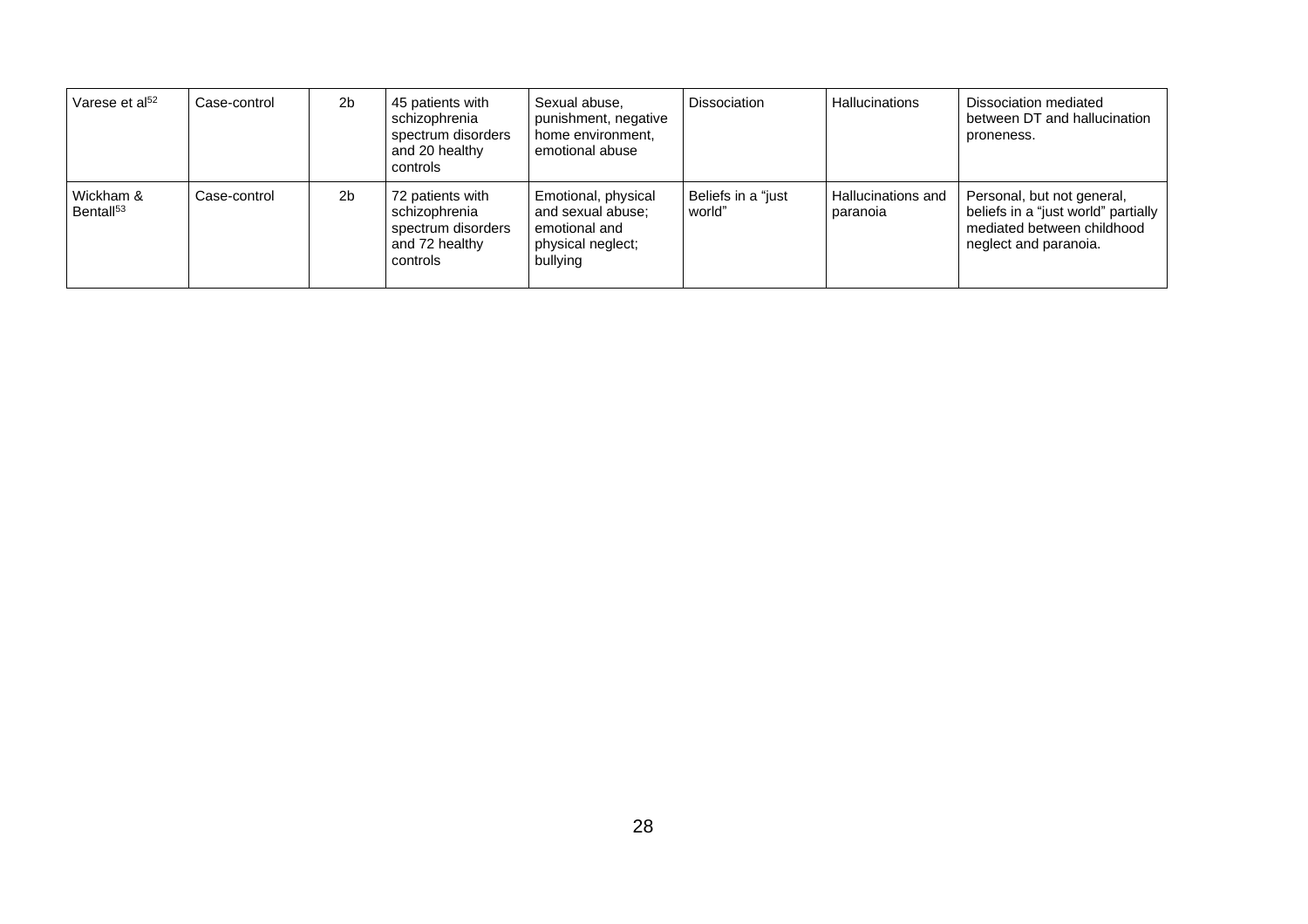## **Table 2** Quality and risk of bias assessment results using the Newcastle-Ottawa scale

## **Case-control studies**

|                                    |                             | <b>Selection</b>                 |                          |                                  | Comparability |                                                                                  |                              |                                                                 |                      |                                        |
|------------------------------------|-----------------------------|----------------------------------|--------------------------|----------------------------------|---------------|----------------------------------------------------------------------------------|------------------------------|-----------------------------------------------------------------|----------------------|----------------------------------------|
| <b>Study</b>                       | Adequate case<br>definition | Representative-<br>ness of cases | Selection of<br>controls | <b>Definition of</b><br>controls |               | Comparability of cases and<br>controls on the basis of the<br>design or analysis | Ascertainment<br>of exposure | Same method<br>of<br>ascertainment<br>for cases and<br>controls | Non-response<br>rate | <b>Total</b><br>score<br>(out of $9$ ) |
| Appiah-Kusi et<br>al <sup>34</sup> | Yes                         | Yes                              | Yes                      | Yes                              | Yes           | Yes                                                                              | <b>No</b>                    | Yes                                                             | No                   | $\overline{7}$                         |
| Bendall et al <sup>36</sup>        | Yes                         | Yes                              | Yes                      | No                               | Yes           | Yes                                                                              | <b>No</b>                    | Yes                                                             | No                   | 6                                      |
| Goldstone et<br>$al^{40}$          | Yes                         | Yes                              | Yes                      | No                               | No            | No                                                                               | <b>No</b>                    | Yes                                                             | No                   | 4                                      |
| Goldstone et<br>al <sup>41</sup>   | Yes                         | Yes                              | No                       | No                               | No            | <b>No</b>                                                                        | <b>No</b>                    | Yes                                                             | <b>No</b>            | 3                                      |
| Varese et al <sup>52</sup>         | Yes                         | Yes                              | Yes                      | Yes                              | Yes           | Yes                                                                              | <b>No</b>                    | Yes                                                             | No                   | $\overline{7}$                         |
| Wickham &<br>Bental <sup>53</sup>  | Yes                         | Yes                              | Yes                      | No                               | Yes           | No                                                                               | No                           | Yes                                                             | No                   | 5                                      |

## **Cohort studies**

|                                     |                                                     |                                           | <b>Selection</b>             |                                                                       | Comparability |                                                                              |                                 |                                                           |                                        |                                     |
|-------------------------------------|-----------------------------------------------------|-------------------------------------------|------------------------------|-----------------------------------------------------------------------|---------------|------------------------------------------------------------------------------|---------------------------------|-----------------------------------------------------------|----------------------------------------|-------------------------------------|
| <b>Study</b>                        | <b>Representative-</b><br>ness of<br>exposed cohort | Selection of<br>non-<br>exposed<br>cohort | Ascertainment<br>of exposure | Demonstration<br>that outcome<br>was not present<br>at start of study |               | Comparability of cases and<br>controls on the basis of design<br>or analysis | Ascertainme<br>nt of<br>outcome | Was follow-up<br>long enough<br>for outcomes<br>to occur? | Adequacy of<br>follow-up of<br>cohorts | <b>Total score</b><br>(out of $9$ ) |
| Muenzenmaier<br>et al <sup>47</sup> | Yes                                                 | Yes                                       | Yes                          | <b>No</b>                                                             | Yes           | Yes                                                                          | <b>No</b>                       | Yes                                                       | Yes                                    |                                     |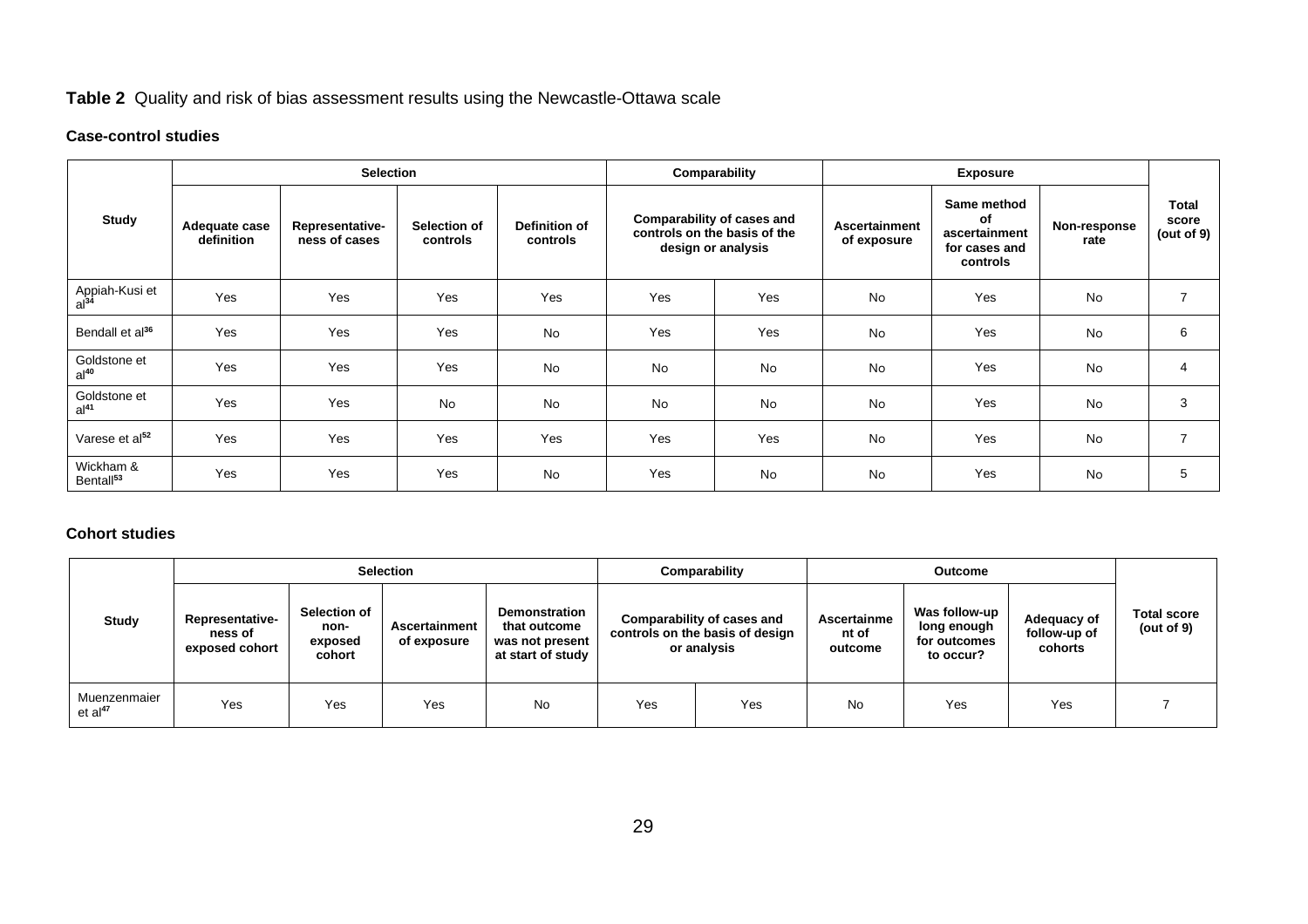## **Cross-sectional studies**

|                                        |                                                               | <b>Selection</b> |                                                            |                                                                                                                                     | Comparability | <b>Outcome</b>                                    |                         |                                     |
|----------------------------------------|---------------------------------------------------------------|------------------|------------------------------------------------------------|-------------------------------------------------------------------------------------------------------------------------------------|---------------|---------------------------------------------------|-------------------------|-------------------------------------|
| <b>Study</b>                           | Representative-<br>ness of the<br>Non-response rate<br>sample |                  | <b>Ascertainment of</b><br>the exposure<br>(valid measure) | Subjects in different outcome groups<br>are comparable, based on study design<br>or analysis; confounding factors are<br>controlled |               | <b>Assessment of</b><br>the outcome<br>(blinded?) | <b>Statistical test</b> | <b>Total score</b><br>(out of $7$ ) |
| Ashford et al <sup>35</sup>            | <b>No</b>                                                     | <b>No</b>        | Yes                                                        | Yes                                                                                                                                 | Yes           | <b>No</b>                                         | Yes                     | 4                                   |
| Bortolon et al <sup>37</sup>           | No                                                            | <b>No</b>        | Yes                                                        | Yes                                                                                                                                 | Yes           | <b>No</b>                                         | <b>No</b>               | 3                                   |
| Bortolon &<br>Raffard <sup>38</sup>    | No                                                            | Yes              | Yes                                                        | Yes                                                                                                                                 | Yes           | <b>No</b>                                         | Yes                     | 5                                   |
| Fisher et al <sup>39</sup>             | Yes                                                           | No               | Yes                                                        | Yes                                                                                                                                 | Yes           | <b>No</b>                                         | <b>No</b>               | 4                                   |
| Gomez & Freyd <sup>42</sup>            | <b>No</b>                                                     | <b>No</b>        | <b>No</b>                                                  | <b>No</b>                                                                                                                           | <b>No</b>     | <b>No</b>                                         | Yes                     | 1                                   |
| Hardy et al <sup>43</sup>              | Yes                                                           | Yes              | Yes                                                        | Yes                                                                                                                                 | Yes           | <b>No</b>                                         | Yes                     | 6                                   |
| Isvoranu et al <sup>44</sup>           | Yes                                                           | <b>No</b>        | Yes                                                        | Yes                                                                                                                                 | Yes           | <b>No</b>                                         | Yes                     | 5                                   |
| Marwaha et al <sup>26</sup>            | Yes                                                           | <b>No</b>        | Yes                                                        | Yes                                                                                                                                 | Yes           | Yes                                               | <b>No</b>               | 5                                   |
| McCarthy-Jones <sup>45</sup>           | Yes                                                           | <b>No</b>        | Yes                                                        | Yes                                                                                                                                 | Yes           | <b>No</b>                                         | Yes                     | 5                                   |
| McDonnell et al <sup>46</sup>          | Yes                                                           | <b>No</b>        | Yes                                                        | <b>No</b>                                                                                                                           | <b>No</b>     | <b>No</b>                                         | Yes                     | 3                                   |
| Moffa et al <sup>33</sup>              | Yes                                                           | <b>No</b>        | Yes                                                        | Yes                                                                                                                                 | Yes           | Yes                                               | Yes                     | 6                                   |
| Perona-Garcelan et<br>al <sup>48</sup> | Yes                                                           | No               | <b>No</b>                                                  | <b>No</b>                                                                                                                           | <b>No</b>     | <b>No</b>                                         | Yes                     | $\mathbf{2}$                        |
| Pilton et al <sup>49</sup>             | Yes                                                           | <b>No</b>        | Yes                                                        | <b>No</b>                                                                                                                           | <b>No</b>     | <b>No</b>                                         | Yes                     | 3                                   |
| Rosen et al <sup>50</sup>              | Yes                                                           | <b>No</b>        | Yes                                                        | Yes                                                                                                                                 | Yes           | <b>No</b>                                         | Yes                     | 5                                   |
| Sitko et al <sup>51</sup>              | Yes                                                           | <b>No</b>        | <b>No</b>                                                  | Yes                                                                                                                                 | Yes           | <b>No</b>                                         | Yes                     | $\overline{4}$                      |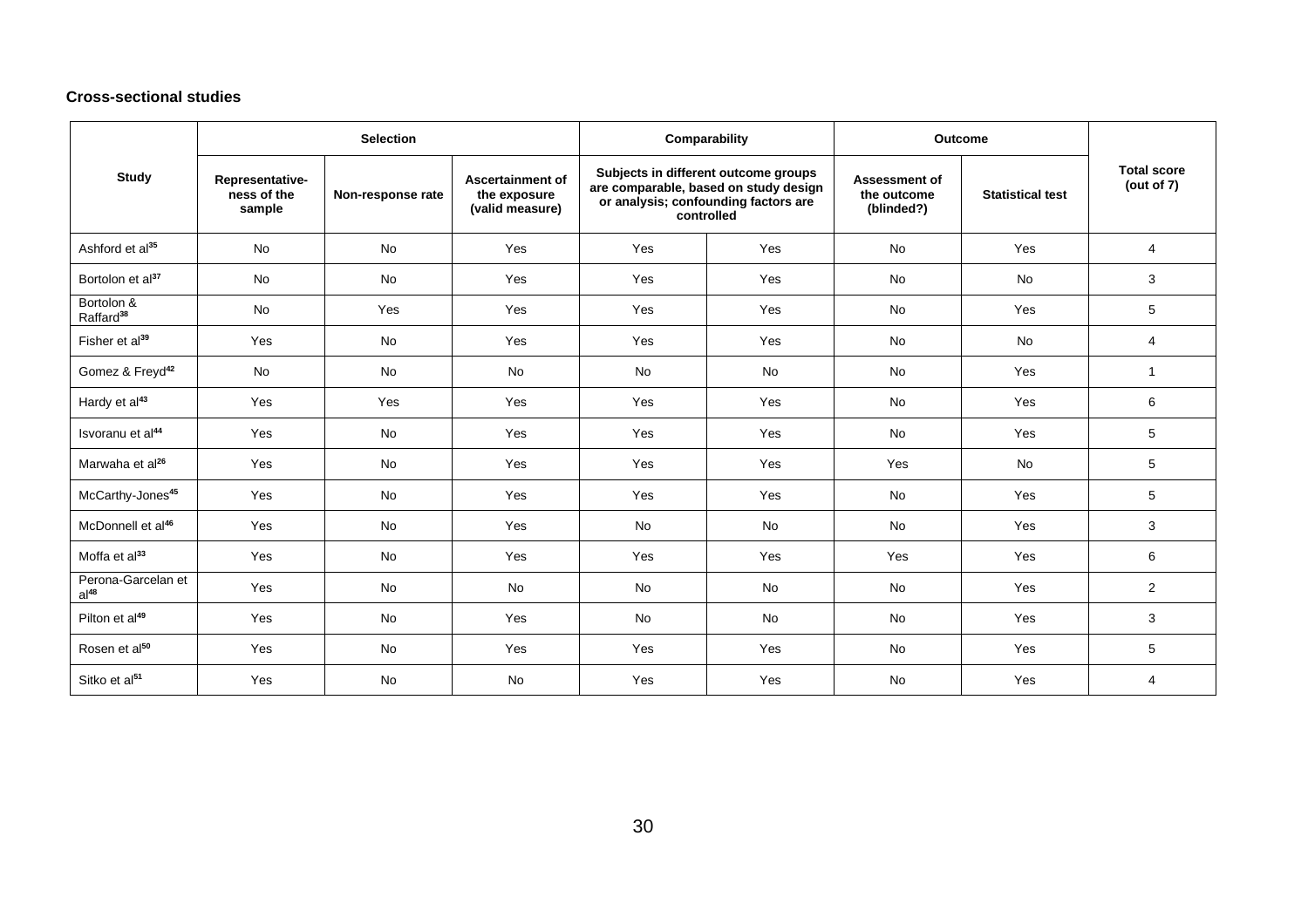

**Figure 2** Overview of findings from the systematic review (solid arrows represent mediating paths supported by converging evidence from more than one study; dashed arrows represent mediating paths supported by one study only)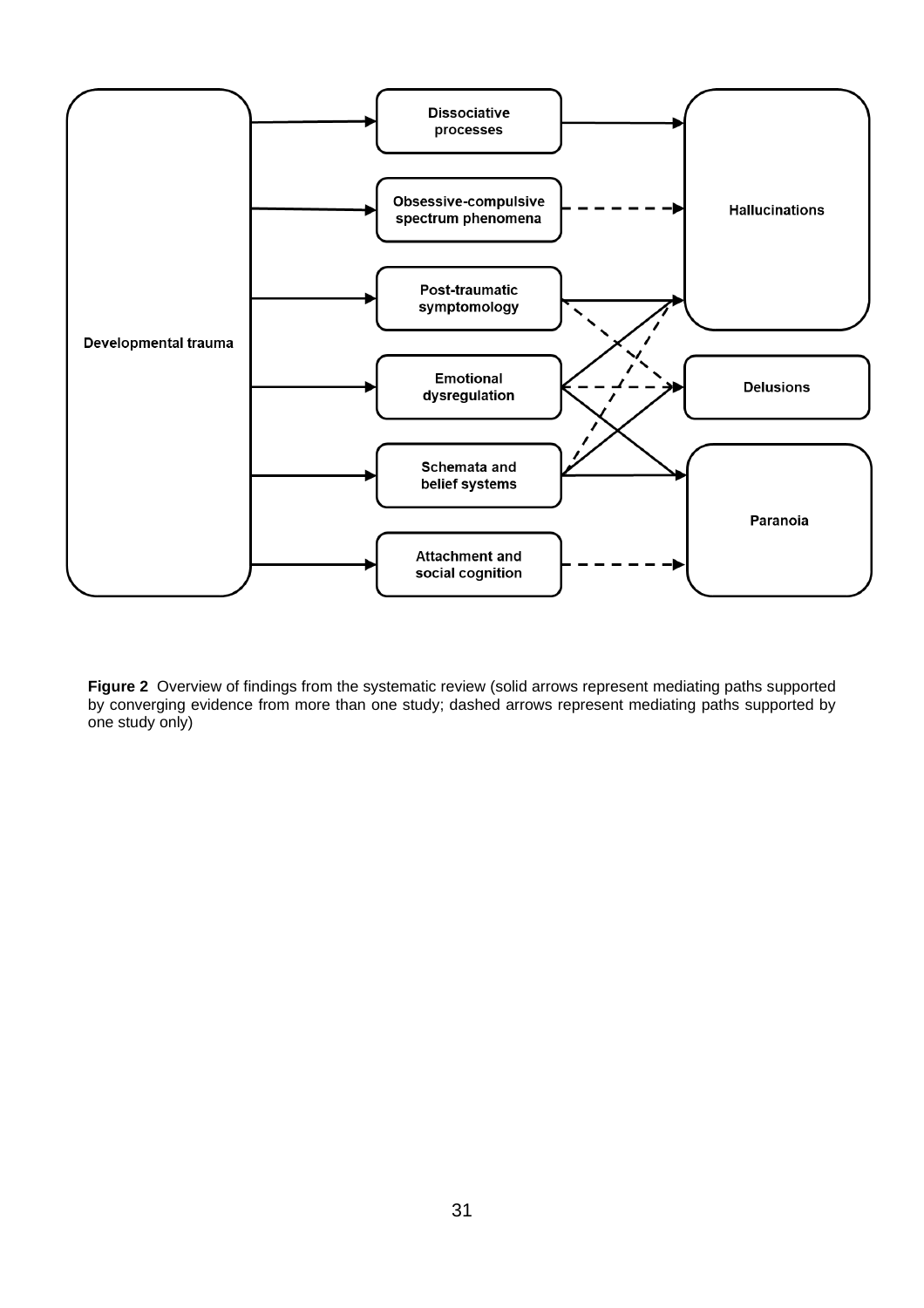

**Figure 3** Overview of converging findings from high-quality studies and meta-analysis (thin arrows indicate paths supported by evidence from high-quality studies, thick arrows indicate paths supported by meta-analysis in addition to high-quality studies). Effect size (ES) is reported as Cohen's d.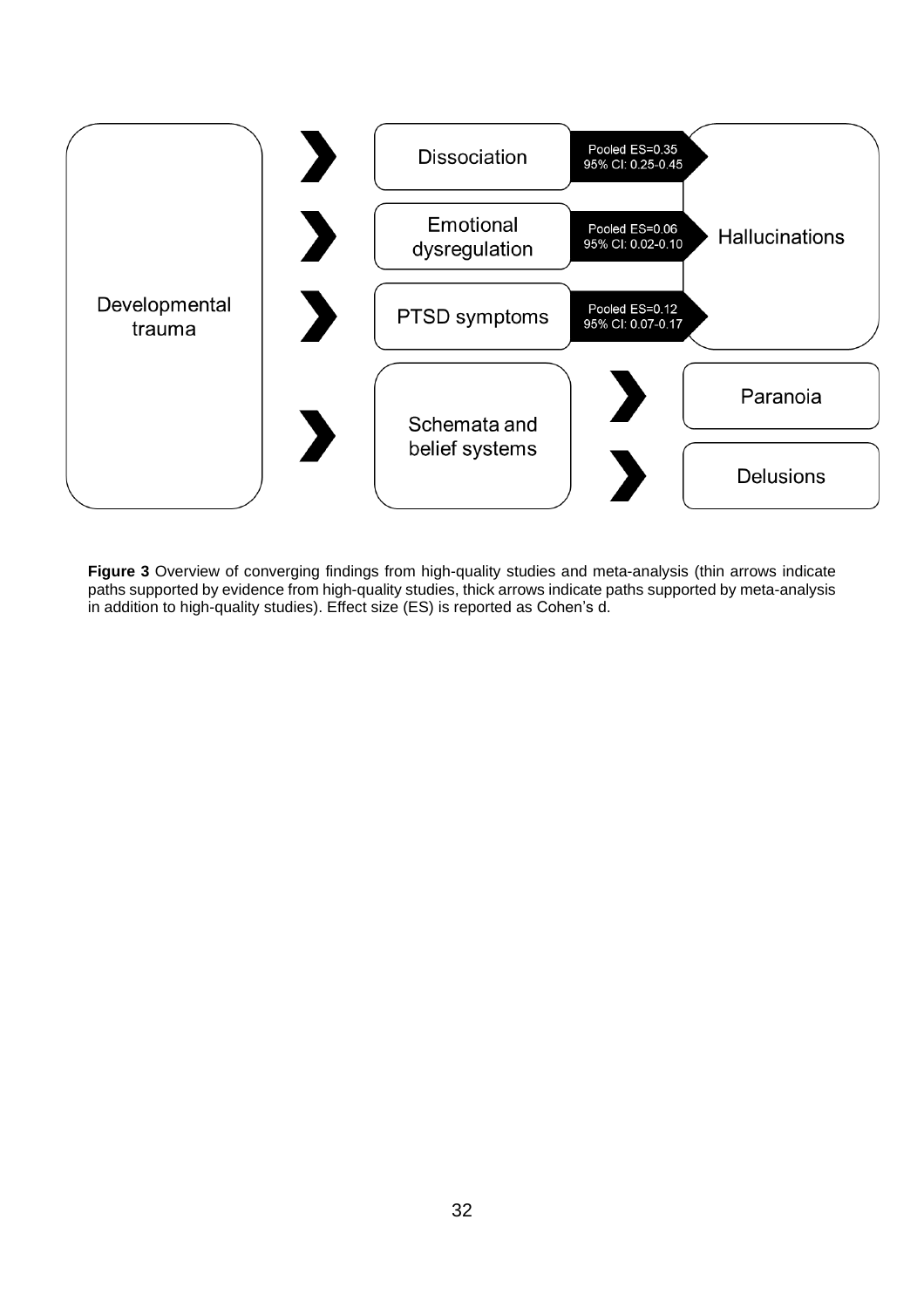

**Figure 4** Meta-analysis of dissociation as a mediator between developmental trauma and hallucinations in adulthood. Sizes of grey squares represent weights of Cohen's d effect size (ES) according to sample size; horizontal lines indicate 95% CIs; the diamond represents the overall ES and 95% CIs.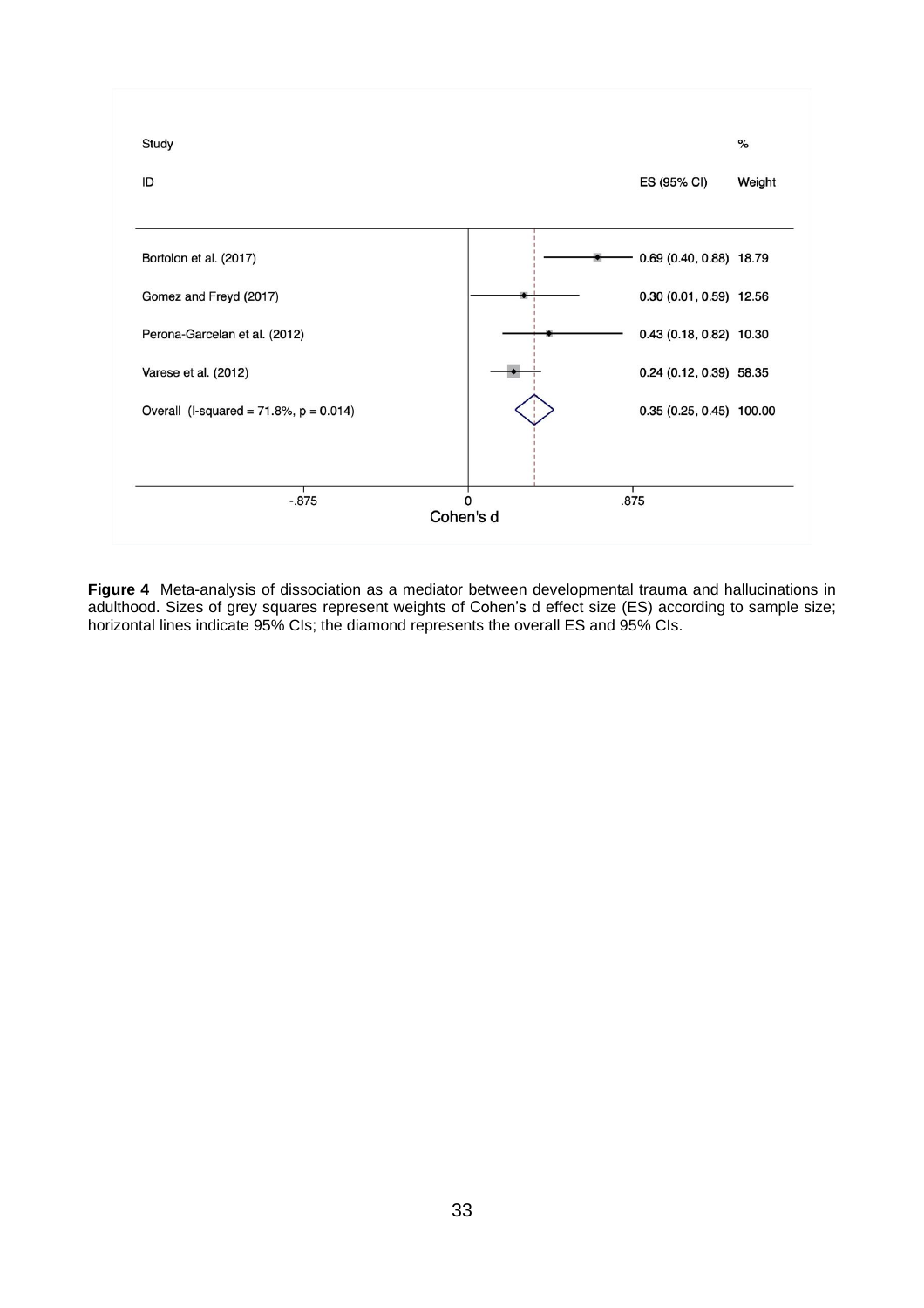

**Figure 5** Meta-analysis of negative other-beliefs as a mediator between developmental trauma and paranoia in adulthood. Sizes of grey squares represent weights of Cohen's d effect size (ES) according to sample size; horizontal lines indicate 95% CIs; the diamond represents the overall ES and 95% CIs.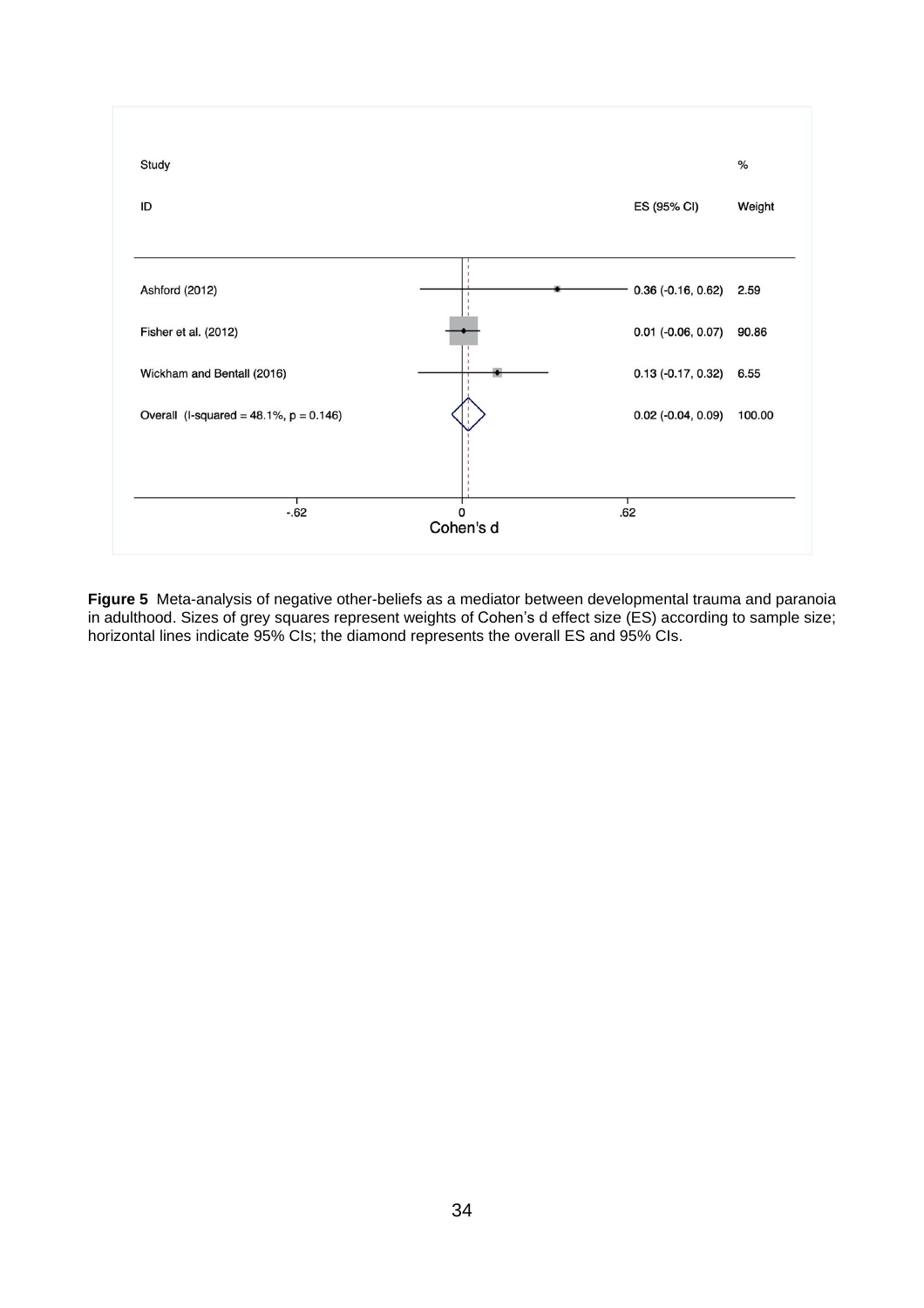

**Figure 6** Meta-analysis of emotional dysregulation as a mediator between developmental trauma and auditory hallucinations in adulthood. Sizes of grey squares represent weights of Cohen's d effect size (ES) according to sample size; horizontal lines indicate 95% CIs; the diamond represents the overall ES and 95% CIs.